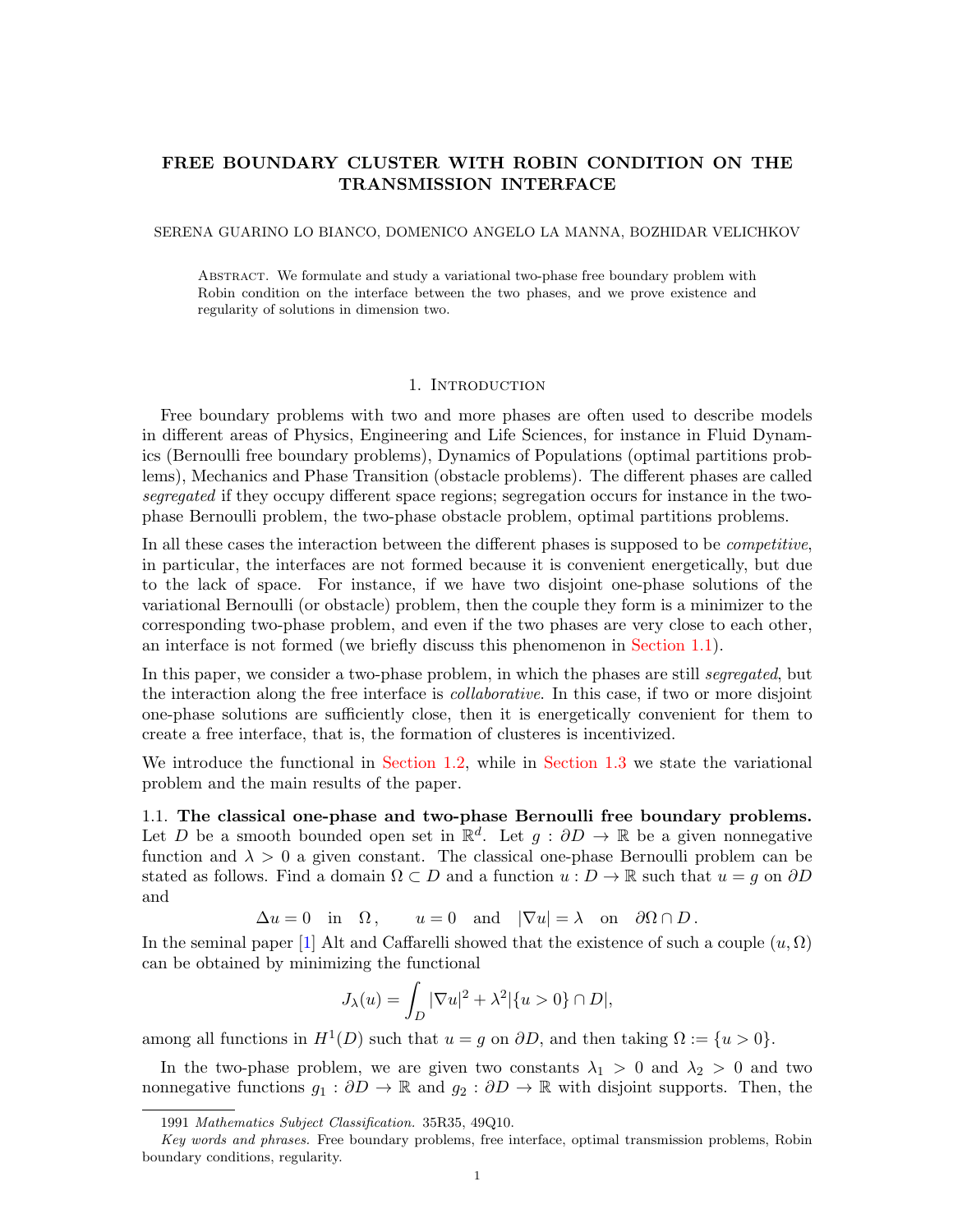two-phase free boundary problem is the following. Find two disjoint sets  $\Omega_1$  and  $\Omega_2$  in D and two functions  $u_1 : D \to \mathbb{R}$  and  $u_2 : D \to \mathbb{R}$  such that  $u_1 = g_1$  and  $u_2 = g_2$  on  $\partial D$  and

$$
\begin{cases}\n\Delta u_1 = 0 \text{ in } \Omega_1 \text{ and } \Delta u_2 = 0 \text{ in } \Omega_2; \\
u_1 = 0 \text{ and } |\nabla u_1| = \lambda_1 \text{ on } D \cap \partial \Omega_1 \setminus \partial \Omega_2; \\
u_2 = 0 \text{ and } |\nabla u_2| = \lambda_2 \text{ on } D \cap \partial \Omega_2 \setminus \partial \Omega_1; \\
u_1 = u_2 = 0 \text{ and } |\nabla u_1|^2 - |\nabla u_2|^2 = \lambda_1^2 - \lambda_2^2 \text{ on } D \cap \partial \Omega_1 \cap \partial \Omega_2.\n\end{cases}
$$
\n(1.1)

The existence of a solution can be obtained by minimizing the functional

$$
J_{\lambda_1,\lambda_2}(u) = \int_D |\nabla u|^2 + \lambda_1^2 |\{u > 0\} \cap D| + \lambda_2^2 |\{u < 0\} \cap D|,
$$

among all functions in  $H^1(D)$  such that  $u = g_1 - g_2$  on  $\partial D$ , and then taking  $u_1 = \max\{u, 0\}$ ,  $u_2 = \max\{-u, 0\}, \Omega_1 = \{u_1 > 0\}$  and  $\Omega_2 = \{u_2 > 0\}$  (see [\[2\]](#page-22-1), [\[14\]](#page-22-2) and [\[6\]](#page-22-3)).

In the two-phase problem, the two-phase interface  $\partial\Omega_1 \cap \partial\Omega_2$  is formed when the two sets  $\Omega_1$  and  $\Omega_2$  act as geometric obstacles to each other; if  $\Omega_1$  and  $\Omega_2$  are disjoint one-phase solutions, then the two-phase interface is simply not formed. In other words, if  $u_1$  and  $u_2$  are minimizers of the one-phase functionals  $J_{\lambda_1}$  and  $J_{\lambda_2}$  such that  $u_1u_2 \equiv 0$ , then it is immediate to check that  $u = u_1 - u_2$  is a minimizer of the two-phase functional  $J_{\lambda_1, \lambda_2}$ . In fact, if  $v \in H^1(D)$  is such that  $v = u$  on  $\partial D$ , then  $v_+ = u_1$  and  $v_- = u_2$  on  $\partial D$  and so, by the optimality of  $u_1$  and  $u_2$ , we get

$$
J_{\lambda_1, \lambda_2}(v) = J_{\lambda_1}(v_+) + J_{\lambda_2}(v_-) \ge J_{\lambda_1}(u_1) + J_{\lambda_2}(u_2) = J_{\lambda_1, \lambda_2}(u).
$$

<span id="page-1-0"></span>1.2. A two-phase problem with Robin condition on the free interface. In this paper we study a different type of two-phase problem in which the two state functions  $u_1$ and  $u_2$  might not vanish on the interface  $\partial\Omega_1 \cap \partial\Omega_2$ . Precisely, given  $\beta > 0$ ,  $\Lambda > 0$  and a fixed set  $D$ , we consider the functional

$$
J_{\beta,\Lambda}(u,\Omega_1,\Omega_2)=\int_D|\nabla u|^2\,dx+\beta\int_{\partial\Omega_1\cap\partial\Omega_2}u^2\,d\mathcal{H}^{d-1}+\Lambda|\{u>0\}\cap D|,
$$

defined for couples of disjoint domains  $\Omega_1, \Omega_2$  in D and functions  $u \in H^1(D)$  with  $u = 0$ on  $D \setminus (\Omega_1 \cup \Omega_2)$ . We will then show that if  $(\Omega_1, \Omega_2, u)$  locally minimize  $J_{\beta,\Lambda}$  in D, then the functions

 $u_1 = u \mathbb{1}_{\Omega_1}$  and  $u_2 = u \mathbb{1}_{\Omega_2}$ ,

are solutions to the problem

$$
\begin{cases}\n\Delta u_1 = 0 \text{ in } \Omega_1 \text{ and } \Delta u_2 = 0 \text{ in } \Omega_2 \\
u_1 = 0 \text{ and } |\nabla u_1| = \sqrt{\Lambda} \text{ on } D \cap \partial \Omega_1 \setminus \partial \Omega_2 \\
u_2 = 0 \text{ and } |\nabla u_2| = \sqrt{\Lambda} \text{ on } D \cap \partial \Omega_2 \setminus \partial \Omega_1 \\
u_1 = u_2 \text{ and } |\nabla u_1| + |\nabla u_2| = \beta (u_1 + u_2) \text{ on } D \cap \partial \Omega_1 \cap \partial \Omega_2,\n\end{cases}
$$
\n(1.2)

and satisfy an additional condition on  $\partial\Omega_1 \cap \partial\Omega_2$  involving the mean curvature of the interface (see [\[9\]](#page-22-4)).

Notice that if  $(u_1, \Omega_1)$  and  $(u_2, \Omega_2)$  are two minimizers of the one-phase Bernoulli functional  $J_{\sqrt{\Lambda}}$  with disjoint supports  $(\Omega_1 \cap \Omega_2 = \emptyset)$ , the triple  $(\Omega_1, \Omega_2, u = u_1 + u_2)$  might not be a minimizer of  $J_{\beta,\Lambda}$ , even if the Hausdorff distance between  $\Omega_1$  and  $\Omega_2$  is strictly positive. In fact, it might be convenient to enlarge the domains  $\Omega_1$  and  $\Omega_2$  in order to obtain a non-empty interface  $\partial\Omega_1 \cap \partial\Omega_2$  that will allow to have competitors which are not vanishing identically on the entire free boundaries  $\partial\Omega_1$  and  $\partial\Omega_2$ . This is illustrated by the following one-dimensional example.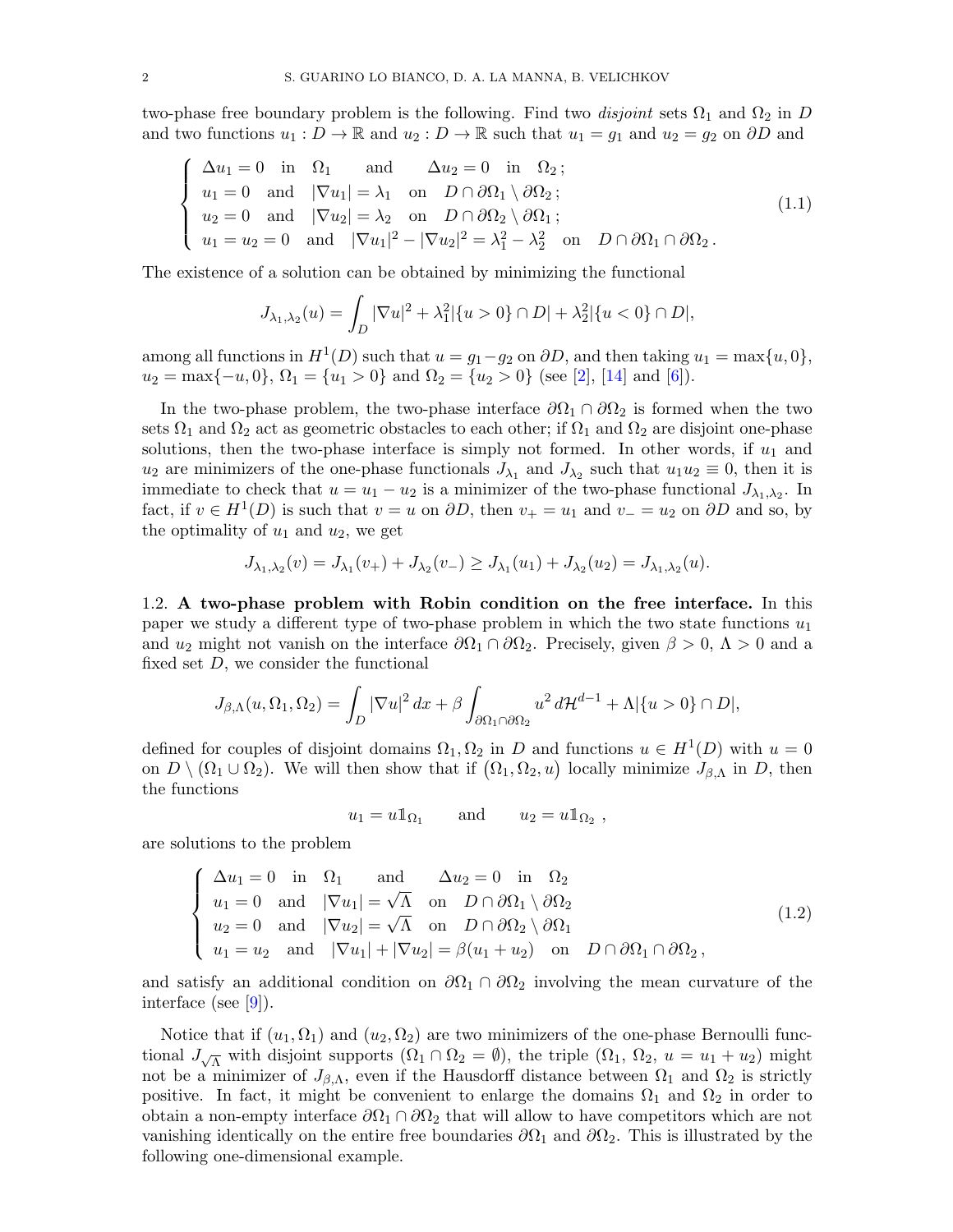*Example* 1.1 (Formation of an interface in 1D). Let  $\varepsilon > 0$  and  $\beta > 0$  be fixed. We consider the interval  $D = [-1 - \varepsilon, 1 + \varepsilon]$  and the boundary data  $g_1, g_2 : \partial D \to \mathbb{R}$  given by

$$
g_1(-1 - \varepsilon) = 1
$$
,  $g_1(1 + \varepsilon) = 0$ ,  $g_2(-1 - \varepsilon) = 0$ ,  $g_2(1 + \varepsilon) = 1$ .

The minimizers of the one-phase function

$$
J_1 = \int_D |u'(x)|^2 \, dx + |\{u > 0\} \cap D|
$$

with boundary conditions  $g_1$  and  $g_2$  are respectively the functions

$$
u_1(x) = (-x - \varepsilon)_+
$$
 and  $u_2(x) = (x - \varepsilon)_+.$ 

If we consider the sets  $\Omega_1 = (-1 - \varepsilon, -\varepsilon)$  and  $\Omega_2 = (\varepsilon, 1 + \varepsilon)$ , then we have that

$$
J_{\beta,1}(u_1+u_2,\Omega_1,\Omega_2)=J_1(u_1)+J_1(u_2)=4.
$$

On the other hand, by taking

$$
\widetilde{\Omega}_1 = [-1 - \varepsilon, 0], \quad \widetilde{\Omega}_2 = [0, 1 + \varepsilon], \quad u(x) = \begin{cases} 1 & \text{if } x = -1 - \varepsilon, \\ \ell & \text{if } x = 0, \\ 1 & \text{if } x = 1 + \varepsilon, \end{cases}
$$

and extending u linearly on the intervals  $[-1 - \varepsilon, 0]$  and  $[0, 1 + \varepsilon]$  we obtain that

$$
J_{\beta,1}(u,\widetilde{\Omega}_1,\widetilde{\Omega}_2)=2\frac{(1-\ell)^2}{1+\varepsilon}+\beta\ell^2+2+2\varepsilon.
$$

Setting the parameter  $\ell$  to be the optimal one,  $\ell = \frac{2}{2 + \beta + \varepsilon \beta}$ , we get that

$$
J_{\beta,1}(u,\widetilde{\Omega}_1,\widetilde{\Omega}_2)=2\frac{(1+\varepsilon)\beta^2}{(2+\beta+\varepsilon\beta)^2}+\beta\left(\frac{2}{2+\beta+\varepsilon\beta}\right)^2+2+2\varepsilon.
$$

When  $\varepsilon = 0$ , we get

$$
J_{\beta,1}(u,\widetilde{\Omega}_1,\widetilde{\Omega}_2) = 2\frac{\beta^2}{(2+\beta)^2} + \beta\left(\frac{2}{2+\beta}\right)^2 + 2 = 2\frac{\beta^2 + 2\beta}{\beta^2 + 4\beta + 4} + 2 < 4.
$$

In conclusion, if we fix  $\beta > 0$  we can find  $\varepsilon_0 > 0$  such that

$$
J_{\beta,1}(u,\Omega_1,\Omega_2) < 4 \quad \text{for all} \quad \varepsilon \in (0,\varepsilon_0),
$$

which means that for those choices of  $\beta$  and  $\varepsilon$ , the combination of the two one-phase solutions is not optimal.

<span id="page-2-0"></span>1.3. Setting of the problem and main theorem. We will define the variational problem for the functional  $J_{\beta,\Lambda}$  in the class of sets of finite perimeter and Sobolev functions. Then, we will prove an existence theorem in this class and we will show that the minimizers are regular. We fix the boundary data for  $\Omega_1$ ,  $\Omega_2$  and g. Precisely, let

- $E_1$  and  $E_2$  be two smooth, bounded and disjoint sets of positive distance in  $\mathbb{R}^d$ ;
- $\bullet \ \ D:=\mathbb{R}^d \setminus \left(\overline{E}_1 \cup \overline{E}_2 \right);$

• 
$$
\Omega_i = E_i
$$
 in  $\mathbb{R}^d \setminus D$ ;

•  $g \in H^1(\mathbb{R}^d) \cap L^{\infty}(\mathbb{R}^d)$  be a non-negative function such that

$$
g \equiv 1 \quad \text{on} \quad E_1 \cup E_2 \, .
$$

We define the following admissible set of functions

$$
\mathcal{V} = \left\{ u \in H^1(\mathbb{R}^d) : u \ge 0 \text{ in } \mathbb{R}^d \text{ and } u - g \in H_0^1(D) \right\}.
$$

Then, fixed  $u \in \mathcal{V}$ , we define the admissible set  $\mathcal{A}(u)$  as the set of all couples  $(\Omega_1, \Omega_2)$  of Lebesgue measurable sets such that:

•  $\Omega_1 \cap \Omega_2 = \emptyset$ ,  $E_1 \subset \Omega_1$  and  $E_2 \subset \Omega_2$  Lebesgue almost-everywhere;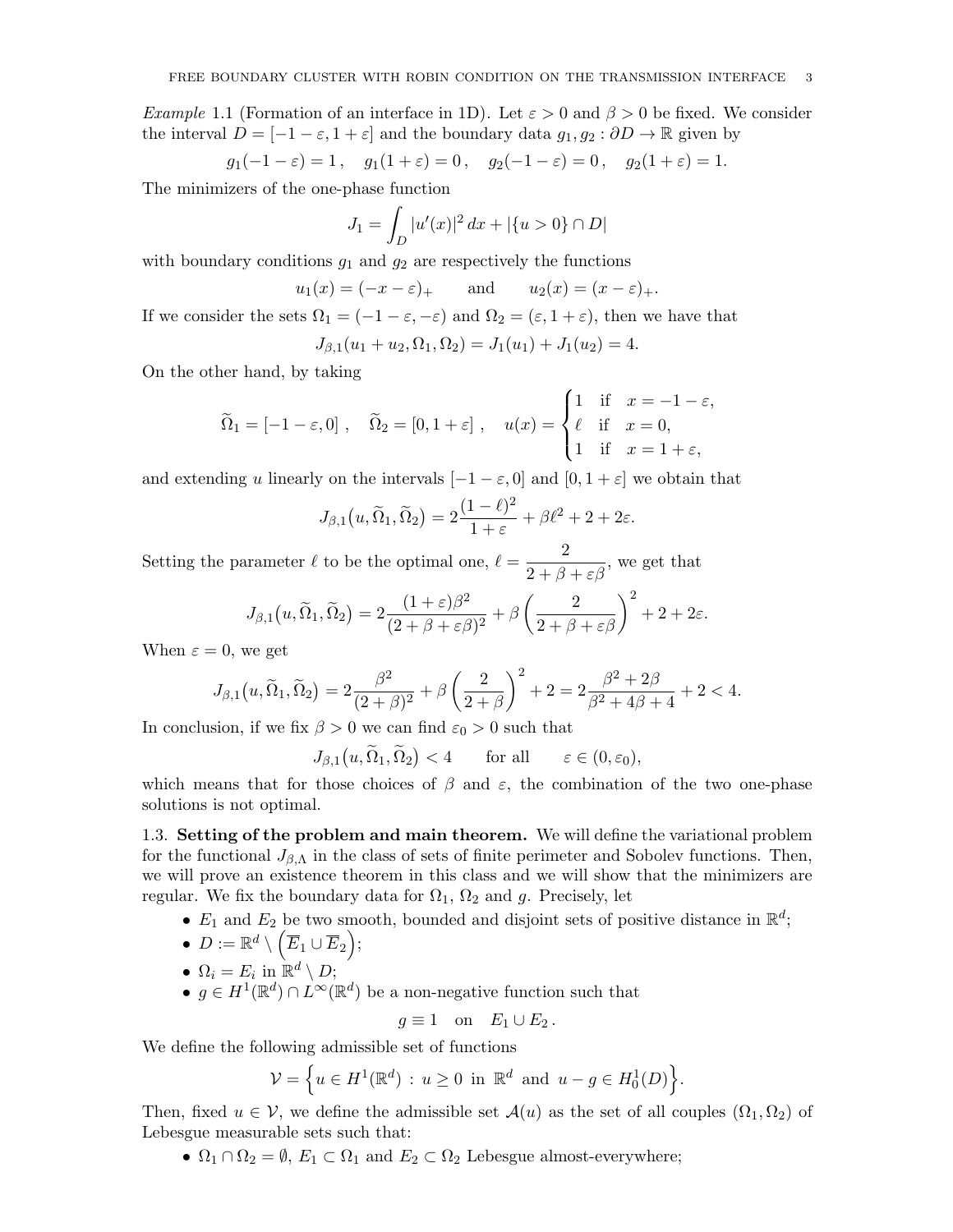- $\Omega_1$  and  $\Omega_2$  have finite perimeter (as subsets of  $\mathbb{R}^d$ );
- $\{u > 0\} \subset \Omega_1 \cup \Omega_2$  Lebesgue almost-everywhere.

For every  $\beta > 0$  and  $\Lambda > 0$ , we consider the functional  $J_{\beta,\Lambda}$ , defined for functions  $u \in V$ and couples of sets  $(\Omega_1, \Omega_2) \in \mathcal{A}(u)$ , as

$$
J_{\beta,\Lambda}(u,\Omega_1,\Omega_2) := \int_D |\nabla u|^2 dx + \beta \int_{\partial^*\Omega_1 \cap \partial^*\Omega_2} u^2 d\mathcal{H}^{d-1} + \Lambda |\{u > 0\} \cap D|,
$$

where  $\partial^* \Omega_j$  is the reduced boundary of  $\Omega_j$ ; we recall that since u is a bounded Sobolev function, the second integral is well-defined (see [Section 2\)](#page-4-0).

In this paper we consider the variational problem

<span id="page-3-0"></span>
$$
\min\left\{J_{\beta,\Lambda}(u,\Omega_1,\Omega_2)\,:\,u\in\mathcal{V},\;(\Omega_1,\Omega_2)\in\mathcal{A}(u)\right\}.\tag{1.3}
$$

The main result is the following.

<span id="page-3-1"></span>**Theorem 1.2.** Let D be a smooth bounded open set in  $\mathbb{R}^d$ ,  $d \geq 2$ . Given sets  $E_1$  and  $E_2$ , and a function g as above, there are a function  $u \in V$  and sets  $(\Omega_1, \Omega_2) \in \mathcal{A}(u)$  that solve the variational problem [\(1.3\)](#page-3-0). Conversely, if  $(u, \Omega_1, \Omega_2)$  is a solution to (1.3), then also  $(u, \Omega_1, \Omega_2)$  is a solution to  $(1.3)$ , where

$$
\widetilde{\Omega}_1 = \{u > 0\} \cap \Omega_1 \qquad \text{and} \qquad \widetilde{\Omega}_2 = \{u > 0\} \cap \Omega_2.
$$

Moreover,

- (i) the boundary  $\partial \{u > 0\}$  is  $C^{1,\alpha}$ -regular in D;
- (ii) the interface  $\partial\Omega_1 \cap \partial\Omega_2$  is  $C^{\infty}$  in the open set  $D \cap \{u > 0\}$  and is  $C^1$  regular up to the boundary  $D \cap \partial \{u > 0\}$ . Moreover,  $\partial \Omega_1 \cap \partial \Omega_2$  reaches  $\partial \{u > 0\}$  orthogonally.

Sketch of the proof and plan of the paper. In order to prove [Theorem 1.2,](#page-3-1) we first introduce a family of approximating problems in [Section 4.](#page-10-0) Then, passing to the limit, we obtain a function  $u \in V$  and a couple of disjoint sets  $\Omega_1$  and  $\Omega_2$ . We cannot obtain immediately that  $(u, \Omega_1, \Omega_2)$  is a solution to [\(1.3\)](#page-3-0), since there is not a uniform bound on the perimeter of the approximating sets, so we do not a priori have that  $\Omega_1$  and  $\Omega_2$  are sets of locally finite perimeter in  $D$ . Instead, we are able to prove that u satisfies an almost-minimality condition involving the one-phase Alt-Caffarelli functional, which allows to prove that the set  $\{u > 0\}$  is regular [\(Theorem 9.1\)](#page-16-0). This solves the problem only in part because we only have that

$$
\{u>0\} = \Omega_1 \cup \Omega_2 \quad \text{in} \quad D.
$$

We then show that the sets  $\Omega_1$  and  $\Omega_2$  are almost-minimizers of the perimeter in  $\{u > 0\} \cap D$ , which implies that (in low dimension) the free interface  $\partial\Omega_1\cup\partial\Omega_2$  is smooth in  $D\cap\{u>0\}$ . Thus, in order to prove that  $\Omega_1$  and  $\Omega_2$  have finite perimeter it is sufficient to study the behavior of the interface  $\partial\Omega_1\cup\partial\Omega_2$  close to the free boundary  $\partial\{u>0\}$  (see [Theorem 10.1\)](#page-18-0). We show that  $\Omega_1$  and  $\Omega_2$  are minimizers in  $\{u > 0\}$  of a weighted perimeter functional, the weight being precisely the function  $u^2$ , which is  $C^{0,\alpha}$  and positive in  $\{u>0\}$ , but as it approaches the free boundary  $\partial \{u > 0\}$  we have that

$$
u^{2}(x) \sim \text{dist}^{2}(x, \partial \{u > 0\}).
$$

In order to deal with this degenerate weight, we perform a 2D conformal change of coordinates, which flattens  $\partial \{u > 0\}$  to a line; then we rotate  $\Omega_1$  around this line in order to obtain an almost-minimizer of the perimeter in  $\mathbb{R}^4$ . This allows to conclude that  $\partial\Omega_1 \cup \partial\Omega_2$ is the union of  $C^1$  curves that meet  $\partial \{u > 0\}$  orthogonally in a (locally) finite number of points. This concludes the proof of [Theorem 10.1](#page-18-0) and also shows that  $\Omega_1$  and  $\Omega_2$  have locally finite perimeter. In order to show that  $\Omega_1$  and  $\Omega_2$  have finite perimeter, in [Propo](#page-14-0)[sition 8.1](#page-14-0) we prove that  $\{u > 0\}$  contains strictly both  $\overline{E}_1$  and  $\overline{E}_2$ . Then, in [Section 11](#page-21-0) we show that  $\Omega_1$  and  $\Omega_2$  are actually minimizers of  $(1.3)$  and we complete the proof of [Theorem 1.2.](#page-3-1)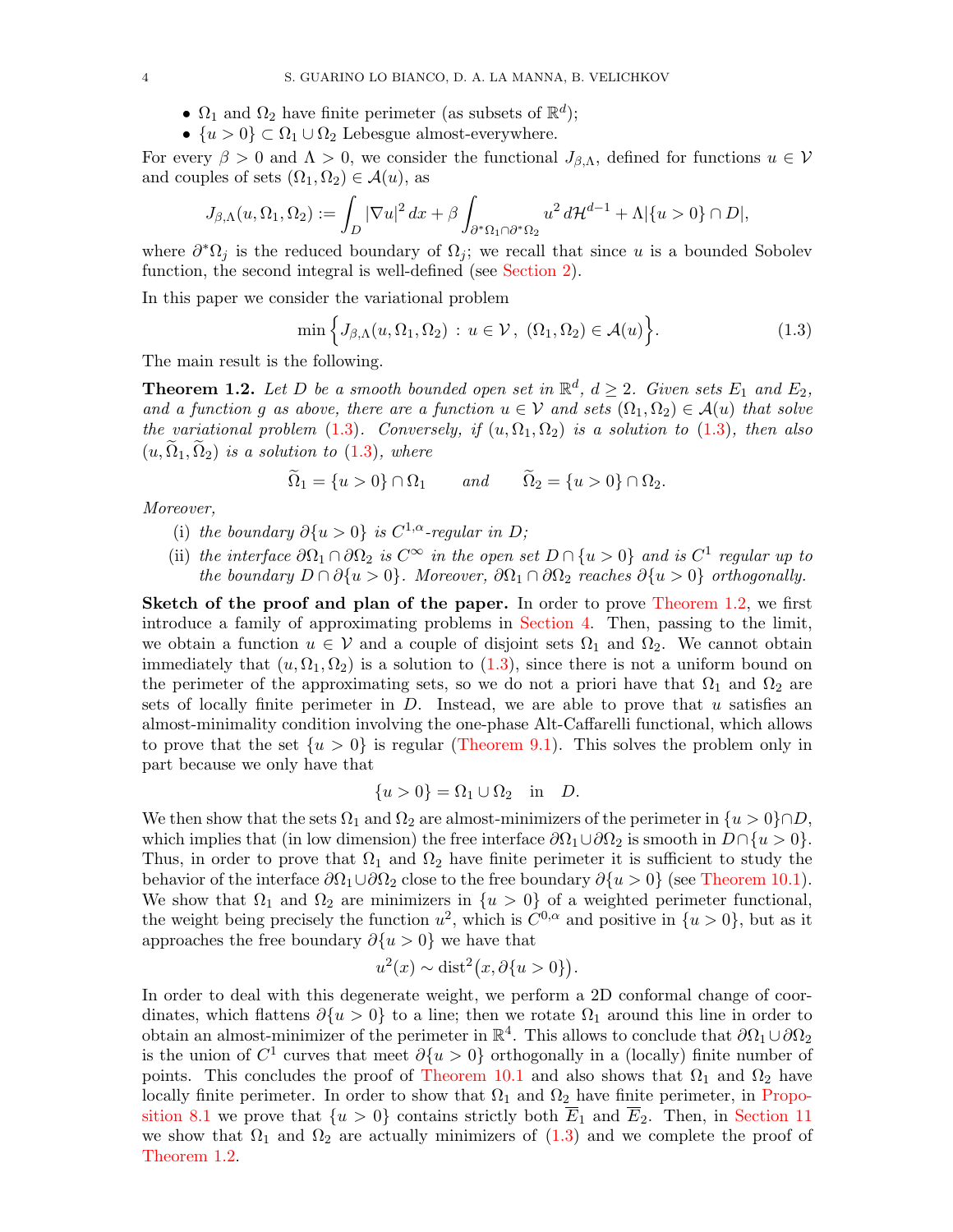### 2. Sets of finite perimeter and Sobolev functions

<span id="page-4-0"></span>2.1. Caccioppoli sets. For any Lebesgue measurable set  $\Omega \subset \mathbb{R}^d$ , we define

$$
\operatorname{Per}(\Omega) := \sup \Big\{ \int_{\Omega} \operatorname{div} \xi(x) \, dx \; : \; \xi \in C_c^1(\mathbb{R}^d), \; \|\xi\|_{L^{\infty}(\mathbb{R}^d)} \le 1 \Big\},
$$

and we say that  $\Omega$  is of finite perimeter (Caccioppoli set) if

$$
\operatorname{Per}(\Omega) < +\infty.
$$

Given  $\alpha \in [0,1]$ , we say that the set  $\Omega$  has a Lebesgue density  $\alpha$  at  $x \in \mathbb{R}^d$  if

$$
\lim_{r \to 0} \frac{|\Omega \cap B_r(x)|}{|B_r|} = \alpha.
$$

We define the set  $\Omega^{(\alpha)}$  as

$$
\Omega^{(\alpha)} := \left\{ x \in \mathbb{R}^d \; : \; \lim_{r \to 0} \frac{|\Omega \cap B_r(x)|}{|B_r|} = \alpha \right\}.
$$

Given a set of finite perimeter  $\Omega \subset \mathbb{R}^d$  we will denote by  $\partial^* \Omega$  its reduced boundary and by  $\nu_{\Omega}$  the generalized exterior normal. We recall that

$$
\operatorname{Per}(\Omega) = \mathcal{H}^{d-1}(\partial^*\Omega),
$$

and that for any  $\xi \in C_c^1(\mathbb{R}^d)$ 

$$
\int_{\Omega} \operatorname{div} \xi(x) dx = \int_{\partial^* \Omega} \xi \cdot \nu_{\Omega} d\mathcal{H}^{d-1},
$$

where  $\mathcal{H}^{d-1}$  denotes the  $(d-1)$ -dimensional Hausdorff measure in  $\mathbb{R}^d$ . Moreover, we recall that at every point of the reduced boundary,  $\partial^* \Omega$  has Lebesgue density  $1/2$ , that is,

 $\partial^* \Omega \subset \Omega^{(1/2)}.$ 

We also recall the following well-known result by Federer

$$
\mathcal{H}^{d-1}\Big(\mathbb{R}^d\setminus\left\{\Omega^{(0)}\cup\Omega^{(1)}\cup\partial^*\Omega\right\}\Big)=0,
$$

<span id="page-4-3"></span>which can also be stated as in the lemma below.

**Lemma 2.1.** If  $\Omega$  is a set of finite perimeter in  $\mathbb{R}^d$ , then up to a set of zero  $\mathcal{H}^{d-1}$  measure  $\Omega^{(1/2)} = \partial^* \Omega$  and  $\Omega^{(0)} \cup \Omega^{(1/2)} \cup \Omega^{(1)} = \mathbb{R}^d$ .

Finally, we conclude this section with the following proposition

**Proposition 2.2.** Let A and B be two disoint sets of finite perimeter in  $\mathbb{R}^d$ . Then,

$$
\partial^* A = (\partial^* A \cap \partial^* B) \cup (\partial^* A \setminus \partial^* B) \qquad and \qquad \partial^* B = (\partial^* A \cap \partial^* B) \cup (\partial^* B \setminus \partial^* A),
$$

the set  $A \cup B$  is a set of finite perimeter and, up to a set of zero  $\mathcal{H}^{d-1}$ -measure, and

<span id="page-4-2"></span><span id="page-4-1"></span>
$$
\partial^*(A \cup B) = (\partial^* A \setminus \partial^* B) \cup (\partial^* B \setminus \partial^* A). \tag{2.1}
$$

In particular,

$$
\operatorname{Per}(A) + \operatorname{Per}(B) = \operatorname{Per}(A \cup B) + 2\mathcal{H}^{d-1}(\partial^* A \cap \partial^* B). \tag{2.2}
$$

*Proof.* Up to a set of zero  $\mathcal{H}^{d-1}$  measure, we have that

$$
\partial^* A \setminus \partial^* B = A^{(1/2)} \cap \left( B^{(0)} \cup B^{(1)} \right) = A^{(1/2)} \cap B^{(0)}.
$$

Analogously,  $\partial^* B \setminus \partial^* A = B^{(1/2)} \cap A^{(0)}$ . On the other hand

$$
\partial^*(A \cup B) = (A \cup B)^{(1/2)} = \left(A^{(1/2)} \cap B^{(0)}\right) \cup \left(B^{(1/2)} \cap A^{(0)}\right),
$$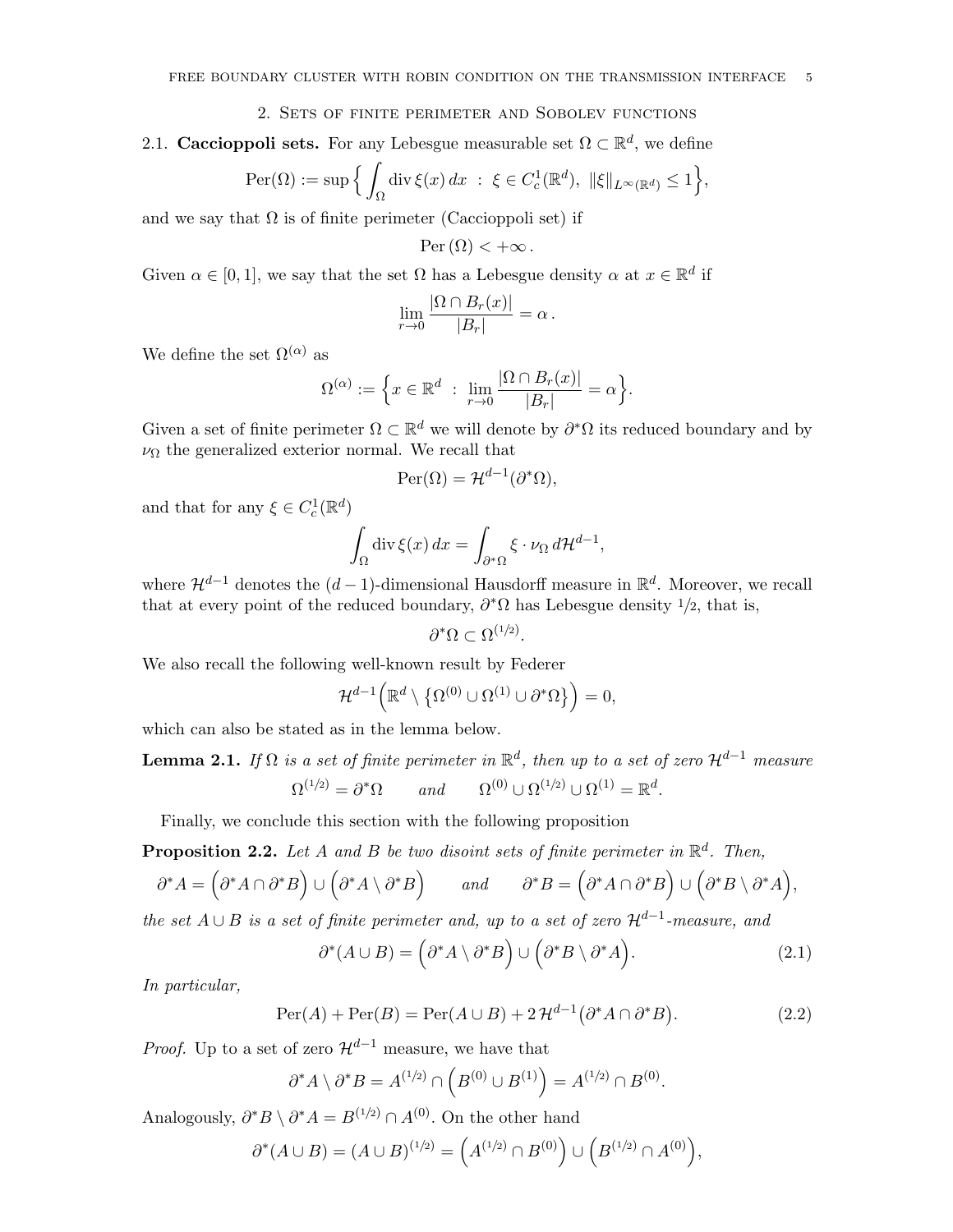which proves  $(2.1)$ . Finally,  $(2.2)$  follows since the sets

$$
\partial^* A \setminus \partial^* B
$$
,  $\partial^* B \setminus \partial^* A$  and  $\partial^* A \cap \partial^* B$ ,

are disjoint.

As a consequence of [Lemma 2.1,](#page-4-3) one can obtain the following decomposition.

**Proposition 2.3.** Let A and B be two sets of finite perimeter in  $\mathbb{R}^d$ . Then, also  $A \setminus B$  and  $B \setminus A$  have finite perimeter and we have the following decompositions (up to sets of zero  $\mathcal{H}^{d-1}$  measure) of  $\partial^* A$ ,  $\partial^* B$ ,  $\partial^* (A \setminus B)$  and  $\partial^* (B \setminus A)$  into disjoint sets:

$$
\partial^* A = \left( A^{(1/2)} \cap B^{(0)} \right) \cup \left( A^{(1/2)} \cap B^{(1)} \right) \cup \left( A^{(1/2)} \cap B^{(1/2)} \right) \n\partial^* B = \left( B^{(1/2)} \cap A^{(0)} \right) \cup \left( B^{(1/2)} \cap A^{(1)} \right) \cup \left( B^{(1/2)} \cap A^{(1/2)} \right) \n\partial^* (A \setminus B) = \left( A^{(1)} \cap B^{(1/2)} \right) \cup \left( A^{(1/2)} \cap B^{(0)} \right) \cup \left( A^{(1/2)} \cap B^{(1/2)} \cap (A \cup B)^{(1)} \right) \n\partial^* (B \setminus A) = \left( B^{(1)} \cap A^{(1/2)} \right) \cup \left( B^{(1/2)} \cap A^{(0)} \right) \cup \left( B^{(1/2)} \cap A^{(1/2)} \cap (A \cup B)^{(1)} \right).
$$

2.2. Sobolev functions and capacity. Let  $u : \mathbb{R}^d \to \mathbb{R}$  be a measurable function. We recall that u is a Sobolev function  $(u \in H^1(\mathbb{R}^d))$ , if  $u \in L^2(\mathbb{R}^d)$  and  $\nabla u \in L^2(\mathbb{R}^d; \mathbb{R}^d)$ , where  $\nabla u$  is the distributional gradient of u. Given a measurable set  $\Omega \subset \mathbb{R}^d$  and a Sobolev function  $u \in H^1(\mathbb{R}^d)$ , we say that  $u \in \widetilde{H}^1_0(\Omega)$  if

 $u = 0$  almost everywhere on  $\mathbb{R}^d \setminus \Omega$ .

If  $\Omega$  is an open set, we can also define the space  $H_0^1(\Omega)$  as the closure of  $C_c^{\infty}(\Omega)$  with respect to the Sobolev norm

$$
||u||_{H^1} := \left(||u||_{L^2}^2 + ||\nabla u||_{L^2}^2\right)^{1/2}
$$

.

.

It is well-known that both  $H_0^1(\Omega)$  and  $\widetilde{H}_0^1(\Omega)$  are closed (with respect to both the strong and the weak  $H^1$ -convergence) linear subspaces of  $H^1(\mathbb{R}^d)$  and that, for any open set  $\Omega$ ,  $H_0^1(\Omega) \subset \widetilde{H}_0^1(\Omega)$ , while the converse inclusion is in general false.

Given any set  $A \subset \mathbb{R}^d$  and any ball  $B_{2R}(x_0)$ , we define

$$
\text{cap}(A; B_{2R}(x_0)) := \inf \left\{ \int |\nabla \varphi|^2 dx \; : \; \varphi \in H_0^1(B_{2R}(x_0)),
$$

$$
\varphi \ge 1 \text{ in a neighborhood of } B_R(x_0) \cap A \right\}
$$

We say that a set A has zero capacity if

$$
cap (A; B_{2R}(x_0)) = 0 \tfor every ball B_{2R}(x_0) \subset \mathbb{R}^d.
$$

We recall the following properties of the capacity.

- If a set  $A \subset \mathbb{R}^d$  has zero capacity, then  $|A| = 0$  and  $\mathcal{H}^{d-1}(A) = 0$ .
- Given  $u \in H^1(\mathbb{R}^d)$ , there exists a set of zero capacity  $\mathcal{N}_u$  such that

$$
\lim_{r \to 0} \frac{1}{|B_r(x_0)|} \int_{B_r(x_0)} u(x) dx \quad \text{exists} \quad \text{for every} \quad x_0 \in \mathbb{R}^d \setminus \mathcal{N}_u \, .
$$

In particular, to every  $u \in H^1(\mathbb{R}^d)$ , we can associate a representative

$$
\widetilde{u}: \mathbb{R}^d \to \mathbb{R}
$$

defined pointwise everywhere as follows:

$$
\widetilde{u}(x_0) := \lim_{r \to 0} \frac{1}{|B_r(x_0)|} \int_{B_r(x_0)} u(x) dx \quad \text{if} \quad x_0 \in \mathbb{R}^d \setminus \mathcal{N}_u,
$$

while  $\widetilde{u}(x_0) = 0$  if  $x_0 \in \mathcal{N}_u$ .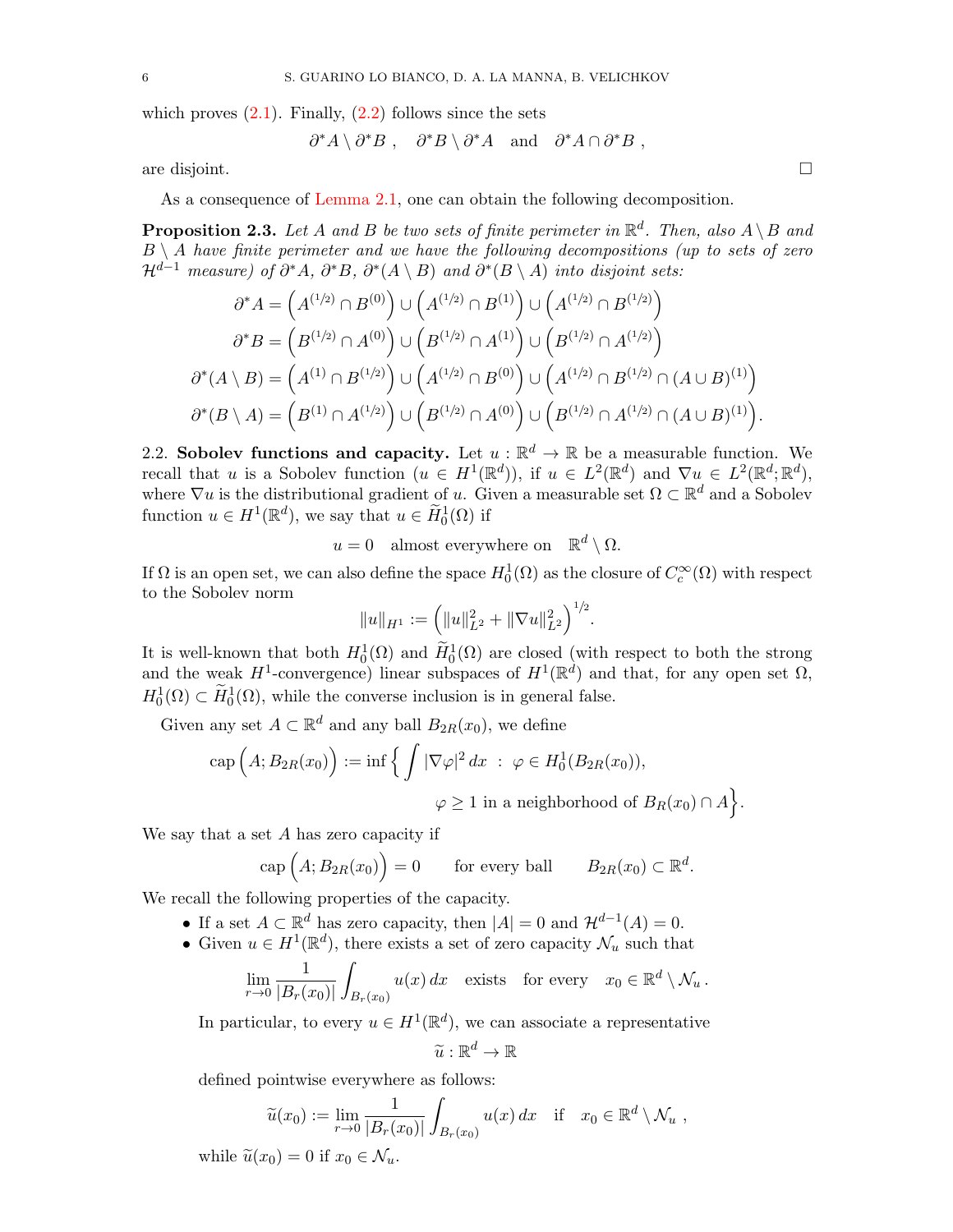• Suppose that a sequence  $u_n \in H^1(\mathbb{R}^d)$  converges strongly in  $H^1$  to  $u \in H^1(\mathbb{R}^d)$ . Let  $\tilde{u}_n$  and  $\tilde{u}$  be the representatives defined above and let  $\mathcal{N}_{u_n}$  and  $\mathcal{N}_u$  be the correspondig sets of zero capacity. Then, there are a subsequence  $u_{n_k}$  and a set of zero capacity  $\mathcal N$  such that

$$
\mathcal{N}_u \subset \mathcal{N} \quad \text{and} \quad \bigcup_{n \geq 1} \mathcal{N}_{u_n} \subset \mathcal{N},
$$

and

<span id="page-6-0"></span>
$$
\lim_{k \to \infty} \widetilde{u}_{n_k}(x) = \widetilde{u}(x) \quad \text{for every} \quad x \in \mathbb{R}^d \setminus \mathcal{N}.
$$
 (2.3)

For simplicity, we will identify any function  $u \in H^1(\mathbb{R}^d)$  with its representative  $\widetilde{u}$ <br>and if a socurate  $u \in H^1(\mathbb{R}^d)$  satisfies (2.3), then we will say that it converges and if a sequence  $u_{n_k} \in H^1(\mathbb{R}^d)$  satisfies [\(2.3\)](#page-6-0), then we will say that it converges quasi-everywhere to  $u \in H^1(\mathbb{R}^d)$ .

2.3. Traces of Sobolev functions on the boundary of sets of finite perimeter. Let  $\Omega$  be a set of finite perimeter in  $\mathbb{R}^d$  and let  $u \in H^1(\mathbb{R}^d)$ . Let  $\widetilde{u} : \mathbb{R}^d \to \mathbb{R}$  be the representative<br>of u defined for every point  $x_0$  outside a set of zero eppeity  $\mathcal{N}_c$  (and defined as ze of u defined for every point  $x_0$  outside a set of zero capacity  $\mathcal{N}_u$  (and defined as zero on  $\mathcal{N}_u$ ). Then,  $\tilde{u}$  is defined at every point of  $\partial^*\Omega \setminus \mathcal{N}_u$ . Since  $\mathcal{N}_u$  has zero  $\mathcal{H}^{d-1}$ -measure, we have that have that  $\tilde{u}$  is defined  $\mathcal{H}^{d-1}$ -almost everywhere on  $\partial^*\Omega$ . We also notice that

$$
\widetilde{u}:\partial^*\Omega\to\mathbb{R}
$$

is a  $\mathcal{H}^{d-1}$  measurable function. Indeed, since  $u \in H^1(\mathbb{R}^d)$  is a strong  $H^1$  limit of a sequence of  $C^{\infty}$  functions, we have that  $\tilde{u}: \partial^*\Omega \to \mathbb{R}$  is a pointwise limit of smooth functions. From now on, we will write u instead of  $\tilde{u}$ .

The next two propositions allow to write the functional  $J_{\beta,\Lambda}$  in an equivalent way.

<span id="page-6-2"></span>**Proposition 2.4.** Let  $\Omega \subset \mathbb{R}^d$  be a bounded quasi-open set of finite perimeter and let  $\partial^*\Omega$ be its reduced boundary. Let  $u \in \widetilde{H}_0^1(\Omega)$  and let  $\widetilde{u}: \mathbb{R}^d \to \mathbb{R}$  be a representative of u defined<br>in to a set of zero canceity. Then up to a set of zero capacity. Then,

$$
\widetilde{u} = 0 \quad \mathcal{H}^{d-1}\text{-almost everywhere on } \Omega^{(1/2)}.
$$

In particular,

 $\widetilde{u} = 0$   $\mathcal{H}^{d-1}$ -almost everywhere on  $\partial^* \Omega$ .

Proof. Without loss of generality, we can suppose that

$$
0 \le u \le 1.
$$

For every  $n \geq 1$ , we consider the functional

$$
F_n: H_0^1(\Omega) \to \mathbb{R} , \qquad F_n(v) = \int_{\Omega} |\nabla v|^2 dx + n \int_{\Omega} |v - u|^2 dx.
$$

The functional  $F_n$  admits a unique minimizer in  $H_0^1(\Omega)$  that we denote by  $u_n$ . By construction, testing the optimality of  $u_n$  with  $v = u$ , we get

$$
\int_{\Omega} |\nabla u_n|^2 \, dx + n \int_{\Omega} |u_n - u|^2 \, dx \le \int_{\Omega} |\nabla u|^2 \, dx.
$$

In particular, the sequence  $u_n$  converges strongly  $L^2(\Omega)$  and weakly in  $H_0^1(\Omega)$  to the function u. Moreover,  $u_n$  solves the PDE

<span id="page-6-1"></span>
$$
-\Delta u_n = n(u - u_n) \quad \text{in} \quad \Omega \;, \qquad u \in H_0^1(\Omega). \tag{2.4}
$$

.

We notice that since  $u_n$  minimizes  $F_n$  and since  $0 \le u \le 1$ , then also

$$
0 \le u_n \le 1.
$$

Thus, the right-hand side  $n(u - u_n)$  of [\(2.4\)](#page-6-1) is bounded. Let now  $x_0 \in \Omega^{(1/2)}$ , that is,

$$
\lim_{r \to 0} \frac{|B_r(x_0) \cap \Omega|}{|B_r(x_0)|} = \frac{1}{2}
$$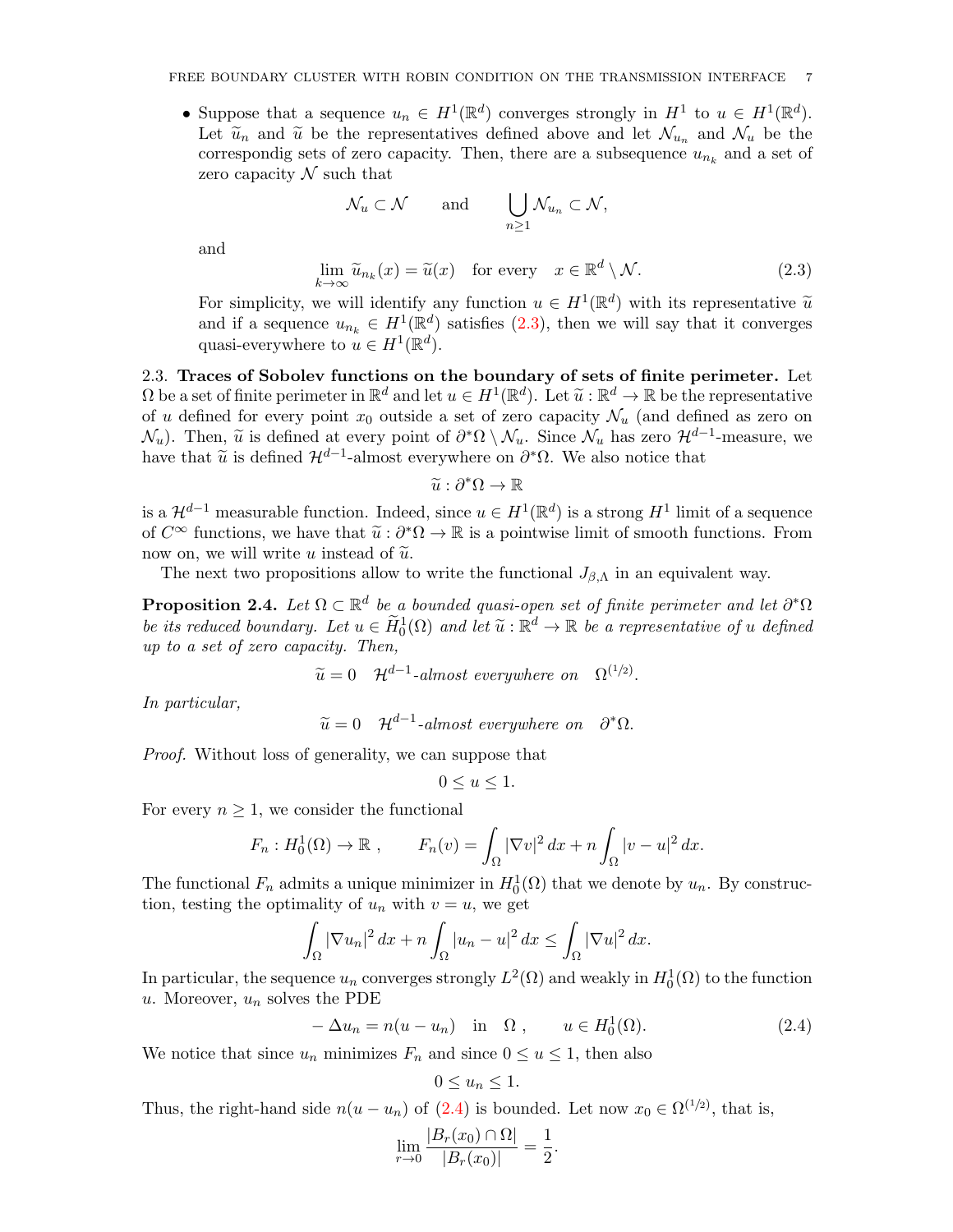By [\[7,](#page-22-5) Proposition 4.6] we have that for  $r > 0$  small enough

$$
||u_n||_{L^{\infty}(B_r(x_0)} \leq r^{\beta}C_n,
$$

for some constant  $C_n$  depending on  $u_n$  and some dimensional constant  $\beta > 0$ . In particular,

$$
u_n = 0 \quad \text{on} \quad \Omega^{(1/2)}
$$

.

Now, since

$$
\int_{\Omega} |\nabla u_n|^2 dx \le \int_{\Omega} |\nabla u|^2 dx \quad \text{for every} \quad n \ge 1,
$$

we get that the convergence of  $u_n$  to u is strong in  $H_0^1(\Omega)$ . It is well-known that there is a subsequence of  $u_n$  converging pointwise quasi-everywhere to u. In particular, the same subsequence converges pointwise  $\mathcal{H}^{d-1}$ -almost everywhere on  $\partial^*\Omega$ . Thus, (the representative of) u vanishes  $\mathcal{H}^{d-1}$ -almost everywhere on both  $\Omega^{(1/2)}$  and  $\partial^*\Omega$ .

**Proposition 2.5.** Let  $\Omega_1$  and  $\Omega_2$  be two sets of finite perimeter in  $\mathbb{R}^d$  such that

$$
|\Omega_1 \cap \Omega_2| = 0.
$$

Then, for any function  $u \in \widetilde{H}_0^1(\Omega_1 \cup \Omega_2) \cap L^{\infty}(\Omega_1 \cup \Omega_2)$ , we have that

<span id="page-7-0"></span>
$$
\int_{\partial^*\Omega_1 \cap \partial^*\Omega_2} u^2 d\mathcal{H}^{d-1} = \frac{1}{2} \left( \int_{\partial^*\Omega_1} u^2 d\mathcal{H}^{d-1} + \int_{\partial^*\Omega_2} u^2 d\mathcal{H}^{d-1} \right). \tag{2.5}
$$

*Proof.* We first notice that the reduced boundaries  $\partial^* \Omega_1$  and  $\partial^* \Omega_2$  can be decomposed as  $\partial^*\Omega_1 = \Big( \partial^*\Omega_1 \cap \partial^*\Omega_2 \Big) \cup \Big( \partial^*\Omega_1 \setminus \partial^*\Omega_2 \Big) \quad \text{and} \quad \partial^*\Omega_2 = \Big( \partial^*\Omega_1 \cap \partial^*\Omega_2 \Big) \cup \Big( \partial^*\Omega_2 \setminus \partial^*\Omega_1 \Big).$ Thus, in order to prove  $(2.5)$ , it is sufficient to prove that

<span id="page-7-1"></span> $u = 0$   $\mathcal{H}^{d-1}$ -almost everywhere on  $(\partial^*\Omega_1 \setminus \partial^*\Omega_2) \cup (\partial^*\Omega_2 \setminus \partial^*\Omega_1)$  $(2.6)$ Let  $x_0 \in \partial^* \Omega_1 \setminus \partial^* \Omega_2$ . Since

$$
\mathcal{H}^{d-1}\Big(\mathbb{R}^d\setminus\big(\Omega_2^{(0)}\cup\Omega_2^{(1)}\cup\partial^*\Omega_2\big)\Big)=0,
$$

we can suppose that  $x_0 \in \Omega_2^{(0)} \cup \Omega_2^{(1)}$  $_{2}^{(1)}$ , but since  $x_0 \in \Omega_1^{(1/2)}$  $\Omega_1^{(1/2)}$  and  $\Omega_1 \cap \Omega_2 = 0$ , we get that necessarily  $x_0 \in \Omega_2^{(0)}$  $2^{(0)}$ . But then,

$$
x_0 \in (\Omega_1 \cup \Omega_2)^{(1/2)}.
$$

Thus, by Proposition [2.4,](#page-6-2) we get that  $u(x_0) = 0$ . This proves  $(2.6)$  and  $(2.5)$ .

2.4. A semicontinuity lemma. In the proof of the main theorem we will repeatedly use the following lemma, which is a restatement of a lemma from [\[9\]](#page-22-4).

<span id="page-7-3"></span>**Lemma 2.6** ([\[9\]](#page-22-4)). Let  $A \subset \mathbb{R}^d$  be a bounded open set. Let  $u_n \in H^1(A)$  be a sequence of functions converging to  $u_{\infty} \in H^1(A)$  weakly in  $H^1(A)$ , strongly in  $L^2(A)$  and pointwise almost-everywhere. Let  $\Omega_n \subset A$  be a sequence of sets of locally finite perimeter in A converging almost-everywhere (in A) to the set of locally finite perimeter  $\Omega_{\infty} \subset A$ . Then,

<span id="page-7-2"></span>
$$
\int_{A\cap\partial^*\Omega_{\infty}} u_{\infty}^2 d\mathcal{H}^{d-1} \le \liminf_{n\to\infty} \int_{A\cap\partial^*\Omega_n} u_n^2 d\mathcal{H}^{d-1}.
$$
 (2.7)

*Proof.* The proof is precisely the one from  $[9, \text{ Lemma } 2.4]$  $[9, \text{ Lemma } 2.4]$ . We report it here for the sake of completeness. The key observation is that given  $u \in H^1(A)$  and a set of locally finite perimeter  $\Omega \subset A$ , we have

$$
\int_{A\cap\partial^*\Omega} u^2 d\mathcal{H}^{d-1} = \sup\left\{ \int_{A\cap\Omega} \mathrm{div}\left(u^2\xi\right) dx \ : \ \xi \in C^1_c(A; \mathbb{R}^d), \ |\xi| \le 1 \right\}.
$$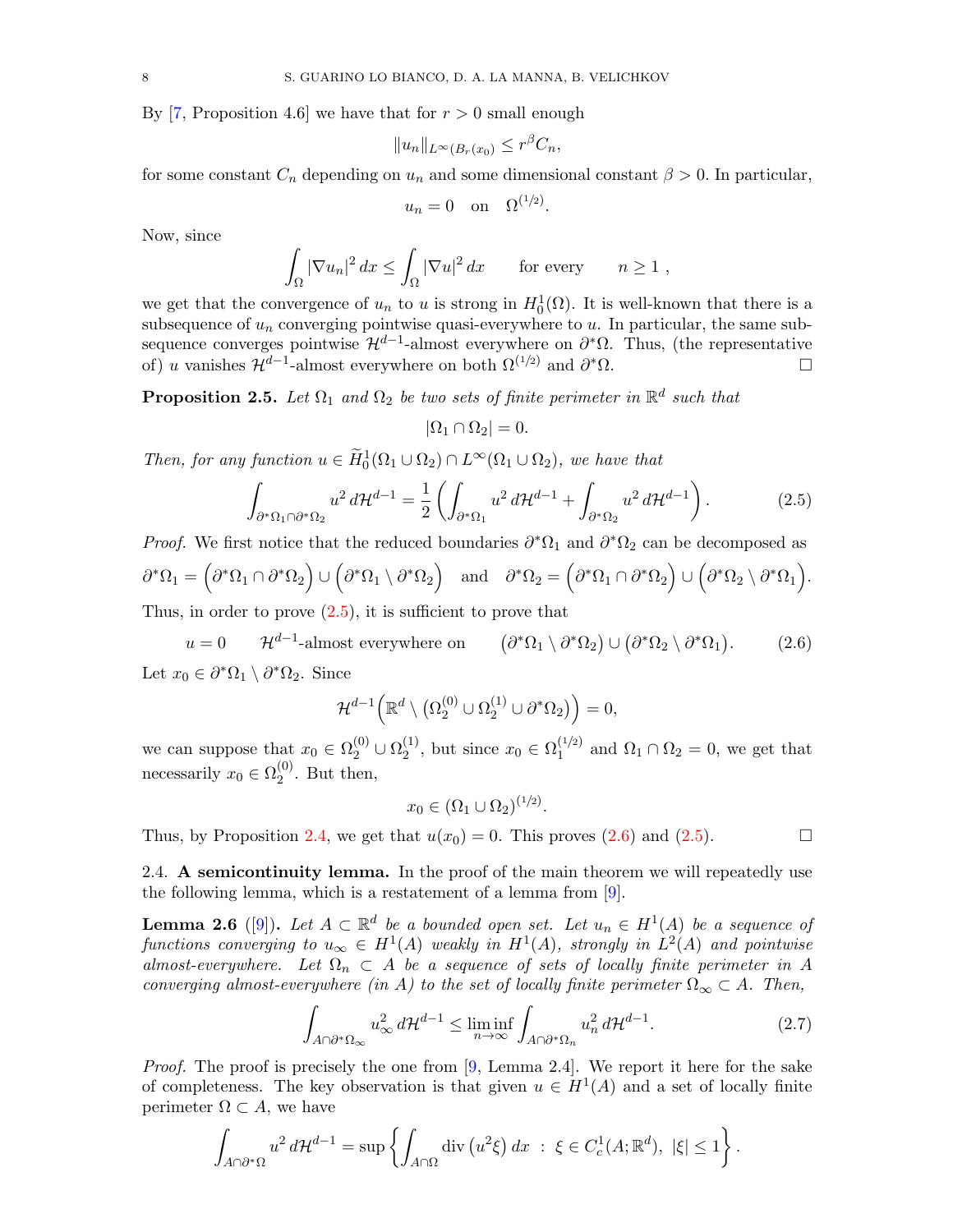We now fix a vector field  $\xi \in C_c^1(A; \mathbb{R}^d)$ ,  $|\xi| \leq 1$  and we compute

$$
\liminf_{n \to \infty} \int_{A \cap \partial^* \Omega_n} u_n^2 d\mathcal{H}^{d-1} \ge \liminf_{n \to \infty} \int_{A \cap \Omega_n} \operatorname{div}(u_n^2 \xi) dx
$$
  
= 
$$
\liminf_{n \to \infty} \int_A \left( 2(u_n \xi) \cdot (\mathbb{1}_{\Omega_n} \nabla u_n) + (u_n \mathbb{1}_{\Omega_n}) (u_n \operatorname{div} \xi) \right) dx
$$

Now, since  $\mathbb{1}_{\Omega_n} \nabla u_n$  converges weakly in  $L^2$  to  $\mathbb{1}_{\Omega_{\infty}} \nabla u_{\infty}$ , we get

$$
\liminf_{n \to \infty} \int_{A \cap \partial^* \Omega_n} u_n^2 d\mathcal{H}^{d-1} \ge \int_A \left( 2(u_\infty \xi) \cdot \left( \mathbb{1}_{\Omega_\infty} \nabla u_\infty \right) + \left( u_\infty \mathbb{1}_{\Omega_\infty} \right) \left( u_\infty \operatorname{div} \xi \right) \right) dx
$$

$$
= \int_{A \cap \Omega_\infty} \operatorname{div} \left( u_\infty^2 \xi \right) dx.
$$

Taking the supremum over  $\xi$ , we get  $(2.7)$ .

### 3. ALMOST-MINIMALITY AND HÖLDER ESTIMATES

In this section, we prove two general technical results on the continuity of subharmonic functions which are almost-minimizers of the Dirichlet energy in a suitable sense. We will use these estimates in Sections [4](#page-10-0) and [9.](#page-16-1)

<span id="page-8-0"></span>**Lemma 3.1** (A growth estimate). Let D be a bounded open set in  $\mathbb{R}^d$ ,  $x_0 \in D$  and let  $u \in H^1(D)$  be a function such that

- (a) u is non-negative and subharmonic in  $D$ ;
- (b) there are constants  $\alpha \in [0,1]$ ,  $K > 0$  and  $r_0 > 0$  such that  $B_{r_0}(x_0) \subset D$  and

$$
\int_{B_r(x_0)} |\nabla u|^2 \, dx \le \int_{B_r(x_0)} |\nabla (u+\varphi)|^2 \, dx + Kr^{d-1+\alpha}
$$

for every  $r \in (0, r_0)$  and every  $\varphi \in H_0^1(B_r(x_0))$  with  $\varphi \geq 0$  in  $B_r(x_0)$ . Then, for every  $r \le r_0/4$ , we have

$$
\int_{B_r(x_0)} u(x) dx - u(x_0) \le \frac{C_d \sqrt{K}}{\alpha + 1} r^{\frac{1+\alpha}{2}}.
$$

In particular, if  $u(x_0) = 0$ , then

$$
||u||_{L^{\infty}(B_r(x_0))} \leq \frac{C_d \sqrt{K}}{\alpha+1} r^{\frac{1+\alpha}{2}} \quad \text{for every} \quad r \leq \frac{r_0}{8}.
$$

*Proof.* Without loss of generality, we can suppose that  $x_0 = 0$  and  $D = B_{r_0}$ . Then, for every  $r \in (0, r_0)$ , we have

$$
0 \le \int_{\partial B_r} u \, d\mathcal{H}^{d-1} - u(0) \le \frac{1}{d\omega_d} \int_0^r s^{1-d} \Delta u(B_s) \, ds.
$$

Thus, we only need to estimate  $\Delta u(B_r)$ . In order to do so, we test the optimality of u with  $u + t\varphi$ , where  $\varphi(x) := \frac{1}{r}(2r - |x|)_{+}$ .

$$
-2\int_{B_r} \nabla u \cdot \nabla \varphi \, dx \le t \int_{B_r} |\nabla \varphi|^2 + \frac{K}{t} r^{d-1+\alpha} \le t \omega_d r^{d-2} + \frac{K}{t} r^{d-1+\alpha}.
$$

Taking

$$
t:=\sqrt{\frac{K}{\omega_d}}\,r^{\frac{1+\alpha}{2}},
$$

we obtain

$$
-2\int_{B_r} \nabla u \cdot \nabla \varphi \, dx \le \sqrt{K\omega_d} \, r^{d-\frac{3}{2}+\frac{\alpha}{2}},
$$

,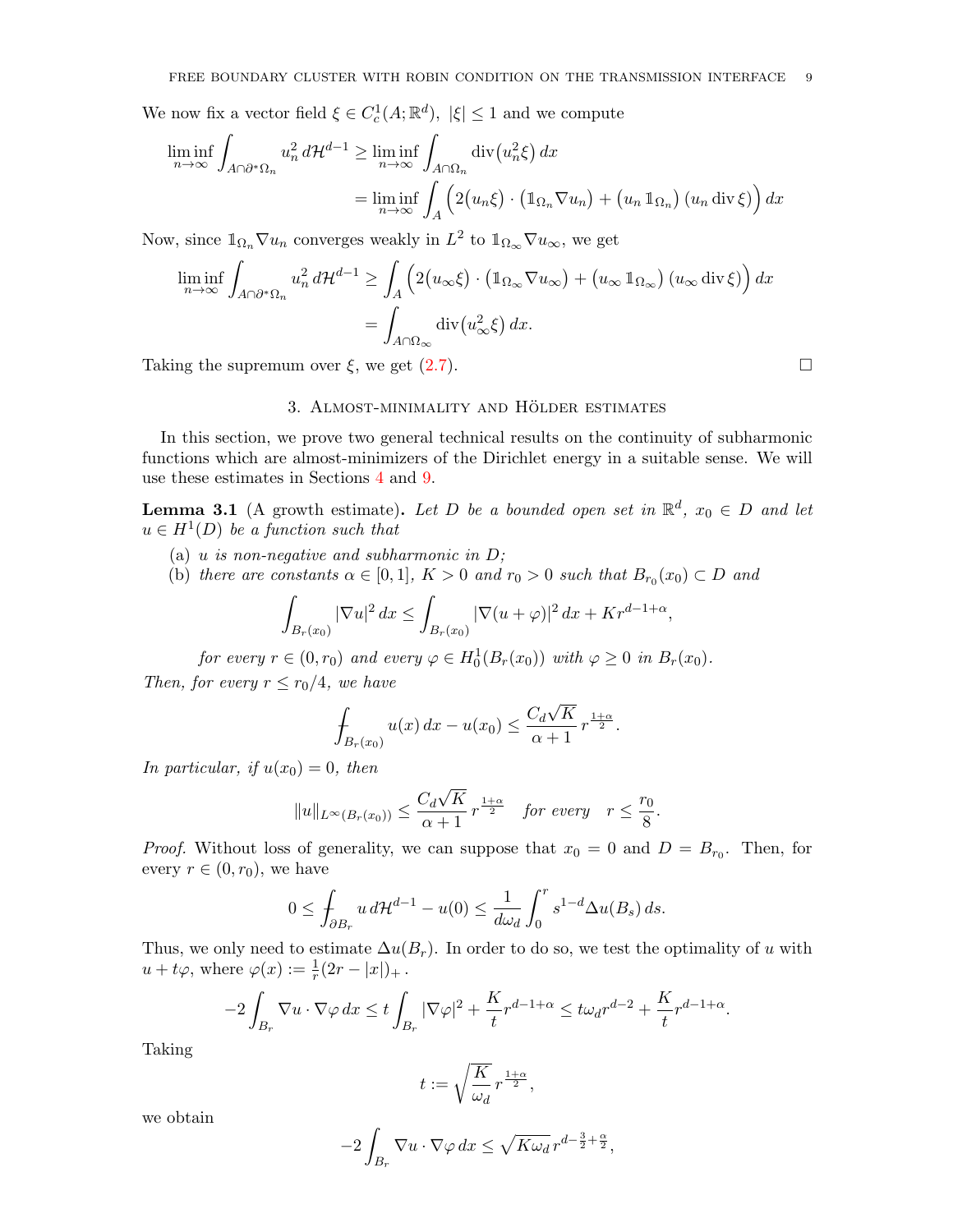and so, for every  $r \leq \frac{r_0}{2}$ , we get

$$
\Delta u(B_{r/2}) \le \int_{B_r} \varphi(x) \Delta u(x) dx \le -\int_{B_r} \nabla \varphi \cdot \nabla u dx \le \frac{1}{2} \sqrt{K \omega_d} r^{d - \frac{3}{2} + \frac{\alpha}{2}}.
$$

Then, for every  $r \leq \frac{r_0}{4}$ , we can estimate

$$
\int_{\partial B_r} u\,d\mathcal{H}^{d-1}-u(0)\leq \frac{2^{d-1}\sqrt{K\omega_d}}{d\omega_d}\int_0^r s^{1-d}s^{d-\frac{3}{2}+\frac{\alpha}{2}}\,ds\leq \frac{2^d\sqrt{K\omega_d}}{d\omega_d}\frac{r^{\frac{1+\alpha}{2}}}{\alpha+1}.
$$

Now, using the non-negativity and the subharmonicity of u, we get the claim.  $\Box$ 

<span id="page-9-1"></span>**Lemma 3.2** (Hölder continuity). Let D be a bounded open set in  $\mathbb{R}^d$  let  $u \in H^1(D)$  be a function which is subharmonic in D and such that

$$
0 \le u \le M \quad in \quad D,
$$

for some constant  $M > 0$ . Given  $\delta \in (0,1)$ , we define the set

<span id="page-9-0"></span>
$$
D_{\delta} := \{ x \in D : \operatorname{dist}(x, \partial D) > \delta \},\tag{3.1}
$$

and we suppose that there are constants  $\alpha \in [0,1]$  and  $K > 0$  such that

$$
\int_{B_r(x_0)} |\nabla u|^2 \, dx \le \int_{B_r(x_0)} |\nabla (u+\varphi)|^2 \, dx + Kr^{d-1+\alpha},
$$

for every  $x_0 \in D_\delta$ , every  $r \in (0, \delta)$  and every  $\varphi \in H_0^1(B_r(x_0))$  with  $\varphi \geq 0$  in  $B_r(x_0)$ . Then,

$$
|u(x) - u(y)| \le C_d \left( M + \frac{\sqrt{K}}{\alpha + 1} \right) |x - y|^{\frac{1 + \alpha}{3 + \alpha}},
$$

for every  $x, y \in D_{\delta}$  such that  $|x - y| < (\frac{\delta}{16})^2$ 

*Proof.* We apply the previous lemma, to  $x_0 = y$  and  $r = |x - y|^{\gamma}$ . Then,

$$
u(x) - u(y) \le \int_{B_r(x)} u - u(y) \le \frac{(r + |x - y|)^d}{r^d} \int_{B_{r+|x-y|}(y)} u - u(y)
$$
  

$$
\le \frac{(r + |x - y|)^d - r^d}{r^d} M + \int_{B_{r+|x-y|}(y)} u - u(y)
$$
  

$$
\le \frac{|x - y|}{r} M d \frac{(r + |x - y|)^{d-1}}{r^{d-1}} + \frac{C_d \sqrt{K}}{\alpha + 1} (r + |x - y|)^{\frac{1 + \alpha}{2}}.
$$

Now, since  $|x - y| < 1$  and  $r = |x - y|^\gamma$ , with  $\gamma \in (0, 1)$ , we get

$$
u(x) - u(y) \le d2^d M |x - y|^{1 - \gamma} + \frac{2C_d \sqrt{K}}{\alpha + 1} |x - y|^{\gamma \frac{1 + \alpha}{2}}.
$$

Choosing  $\gamma = \frac{2}{3+1}$  $\frac{2}{3+\alpha}$ , we get that

$$
1 - \gamma = \gamma \frac{1 + \alpha}{2} = \frac{\alpha + 1}{\alpha + 3},
$$

and so we get the claim. Finally, we notice that we should have the inequality  $r+|x-y| < \frac{\delta}{8}$  $\frac{\delta}{8}$ , which is satisfied for instance when  $|x-y|^{\gamma} < \frac{\delta}{16}$  $\frac{\delta}{16}$ .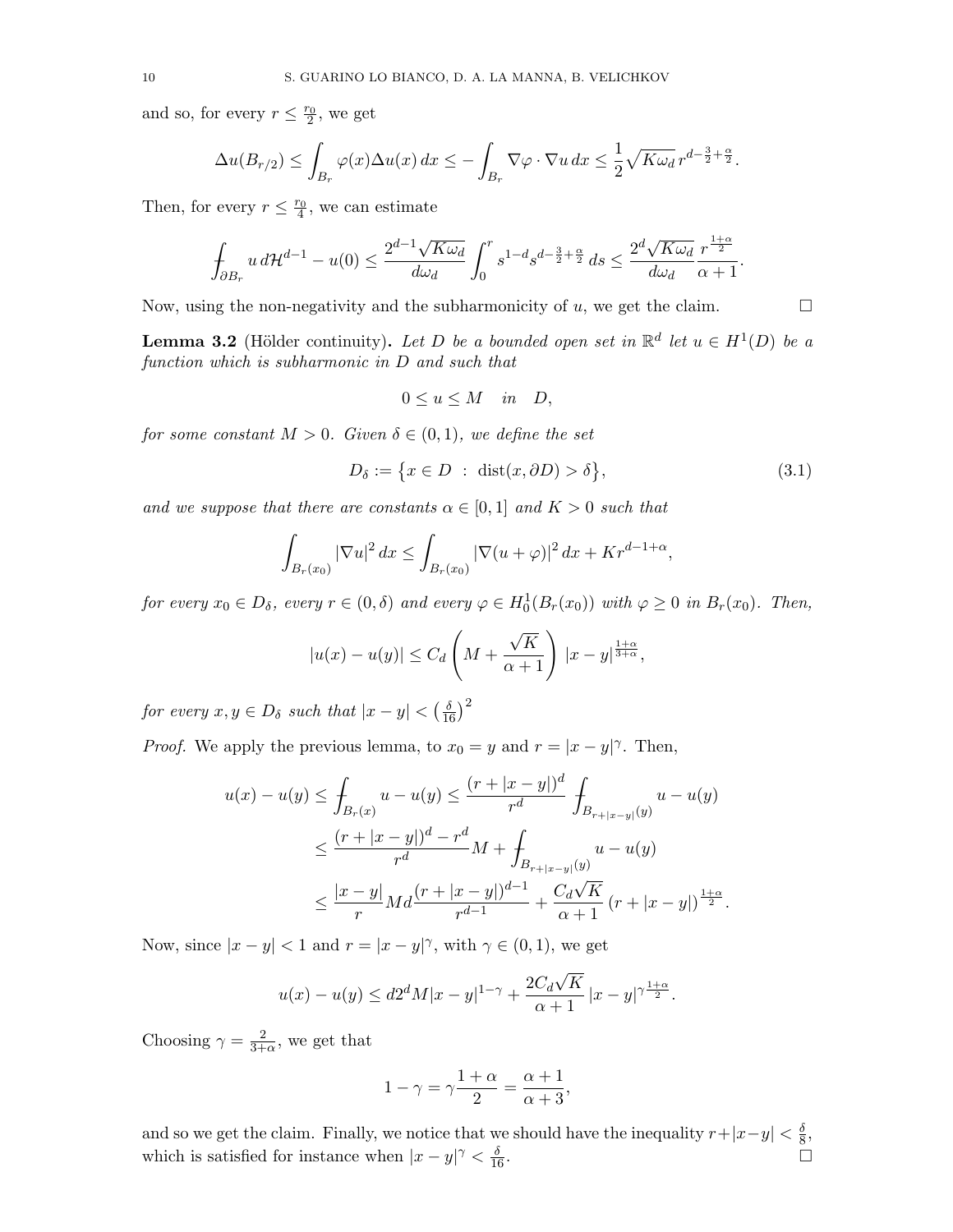### 4. Non-degenerate approximating problems

<span id="page-10-0"></span>In this section, we define a sequence of non-degenerate problems, approximating [\(1.3\)](#page-3-0), in which the competitors  $u$  are a priori bounded from below by a fixed positive constant. We consider the family of approximating problems

<span id="page-10-1"></span>
$$
\min\Big\{J_{\varepsilon}\big(u,\Omega_1,\Omega_2\big) : u \in \mathcal{V}, \; \big(\Omega_1,\Omega_2\big) \in \mathcal{A}(u)\Big\},\tag{4.1}
$$

where the functional  $J_{\varepsilon}$  is defined as

$$
J_{\varepsilon}(u,\Omega_1,\Omega_2) := \int_D |\nabla u|^2 dx + \Lambda |\{u > 0\} \cap D|
$$
  
+ 
$$
\frac{\beta}{2} \left( \int_{\partial^* \Omega_1} u^2 d\mathcal{H}^{d-1} + \int_{\partial^* \Omega_2} u^2 d\mathcal{H}^{d-1} \right) + \varepsilon \Big( \text{Per}(\Omega_1) + \text{Per}(\Omega_2) \Big).
$$

<span id="page-10-5"></span>**Proposition 4.1** (Solutions to the approximating problem). Let D be a bounded open set in  $\mathbb{R}^d$ . Then, for any  $\varepsilon > 0$  there are  $u_{\varepsilon} \in \mathcal{V}$  and  $(\Omega_{\varepsilon}^1, \Omega_{\varepsilon}^2) \in \mathcal{A}(u_{\varepsilon})$  such that:

- (i)  $(u_{\varepsilon}, \Omega_{\varepsilon}^1, \Omega_{\varepsilon}^2)$  is a solution to  $(4.1)$ ;
- (ii) the function  $u_{\varepsilon}$  is Hölder continuous in D and for every  $\delta > 0$  there is a constant  $C_{\delta} > 0$ , depending on  $\delta$ , d,  $\beta$ ,  $\Lambda$  and  $||g||_{L^{\infty}}$ , such that

$$
|u_{\varepsilon}(x) - u_{\varepsilon}(y)| \le C_{\delta} |x - y|^{1/3} \qquad \text{for every} \qquad x, y \in D_{\delta}, \tag{4.2}
$$

where  $D_{\delta}$  is the set defined in [\(3.1\)](#page-9-0).

(iii) there is a constant  $\rho > 0$ , depending only on d,  $\Lambda$  and  $||g||_{L^{\infty}}$ , such that

<span id="page-10-4"></span>
$$
\Omega_{\varepsilon}^{1} \cup \Omega_{\varepsilon}^{2} \subset (E_{1} \cup E_{2}) + B_{\rho}.
$$
\n(4.3)

*Proof.* Let  $\varepsilon > 0$  be fixed. We divide the proof into several steps.

**Existence.** Let  $\{(u_{\varepsilon,i}, \Omega_{\varepsilon,i}^1, \Omega_{\varepsilon,i}^2)\}_{i \in \mathbb{N}}$  be a minimizing sequence for [\(4.1\)](#page-10-1). Since we can use  $(g, E_1, E_2)$  as a competitor against  $(u_{\varepsilon,i}, \Omega_{\varepsilon,i}^1, \Omega_{\varepsilon,i}^2)$ , we have that

<span id="page-10-2"></span>
$$
\int_{D} |\nabla u_{\varepsilon,i}|^2 dx + \varepsilon \left( \text{Per}(\Omega_{\varepsilon,i}^1) + \text{Per}(\Omega_{\varepsilon,i}^2) \right) \le J_{\varepsilon}(g, E_1, E_2) \le J_1(g, E_1, E_2). \tag{4.4}
$$

Moreover, since  $u_{\varepsilon,i} - g \in H_0^1(D)$ , by the Poincaré inequality with constant  $C_D$ , we have

$$
||u_{\varepsilon,i}||_{L^2(D)} \le ||u_{\varepsilon,i} - g||_{L^2(D)} + ||g||_{L^2(D)}
$$
  
\n
$$
\le C_D ||\nabla (u_{\varepsilon,i} - g)||_{L^2(D)} + ||g||_{L^2(D)}.
$$

Thus, the sequence  ${u_{\varepsilon,i}}_{i\in\mathbb{N}}$  is bounded in  $H^1(D)$ . Hence, up to a subsequence, there exists a function  $u_{\varepsilon} \in H_0^1(\mathbb{R}^d)$  such that  $\nabla u_{\varepsilon,i} \to \nabla u_{\varepsilon}$  weakly in  $L^2(\mathbb{R}^d)$  and  $u_{\varepsilon,i} \to u_{\varepsilon}$ strongly in  $L^2(\mathbb{R}^d)$  and pointwise almost-everywhere. In particular, the almost-everywhere convergence gives that

<span id="page-10-3"></span>
$$
\mathbb{1}_{\{u_{\varepsilon}>0\}} \leq \liminf_{i \to \infty} \mathbb{1}_{\{u_{\varepsilon,i}>0\}}.
$$
\n(4.5)

Using again  $(4.4)$ , we obtain

$$
\operatorname{Per}(\Omega^1_{\varepsilon,i}) + \operatorname{Per}(\Omega^2_{\varepsilon,i}) \leq \frac{1}{\varepsilon} J_1(g,E_1,E_2).
$$

Hence, there are sets of finite perimeter  $\Omega_{\varepsilon}^1$  and  $\Omega_{\varepsilon}^2$  such that

$$
\Omega_{\varepsilon}^1 \cap \Omega_{\varepsilon}^2 = \emptyset , \qquad E_1 \subset \Omega_{\varepsilon}^1 \qquad \text{and} \qquad E_2 \subset \Omega_{\varepsilon}^2,
$$

and such that (up to a subsequence)

$$
\mathbbm{1}_{\Omega^1_{\varepsilon,i}}\rightarrow \mathbbm{1}_{\Omega^1_{\varepsilon}} \qquad \text{and} \qquad \mathbbm{1}_{\Omega^2_{\varepsilon,i}}\rightarrow \mathbbm{1}_{\Omega^2_{\varepsilon}},
$$

strongly in  $L^1(\mathbb{R}^d)$  and pointwise almost-everywhere. Together with  $(4.5)$ , this implies that

$$
\{u_{\varepsilon}>0\}\subset\Omega^1_{\varepsilon}\cup\Omega^2_{\varepsilon}\;,
$$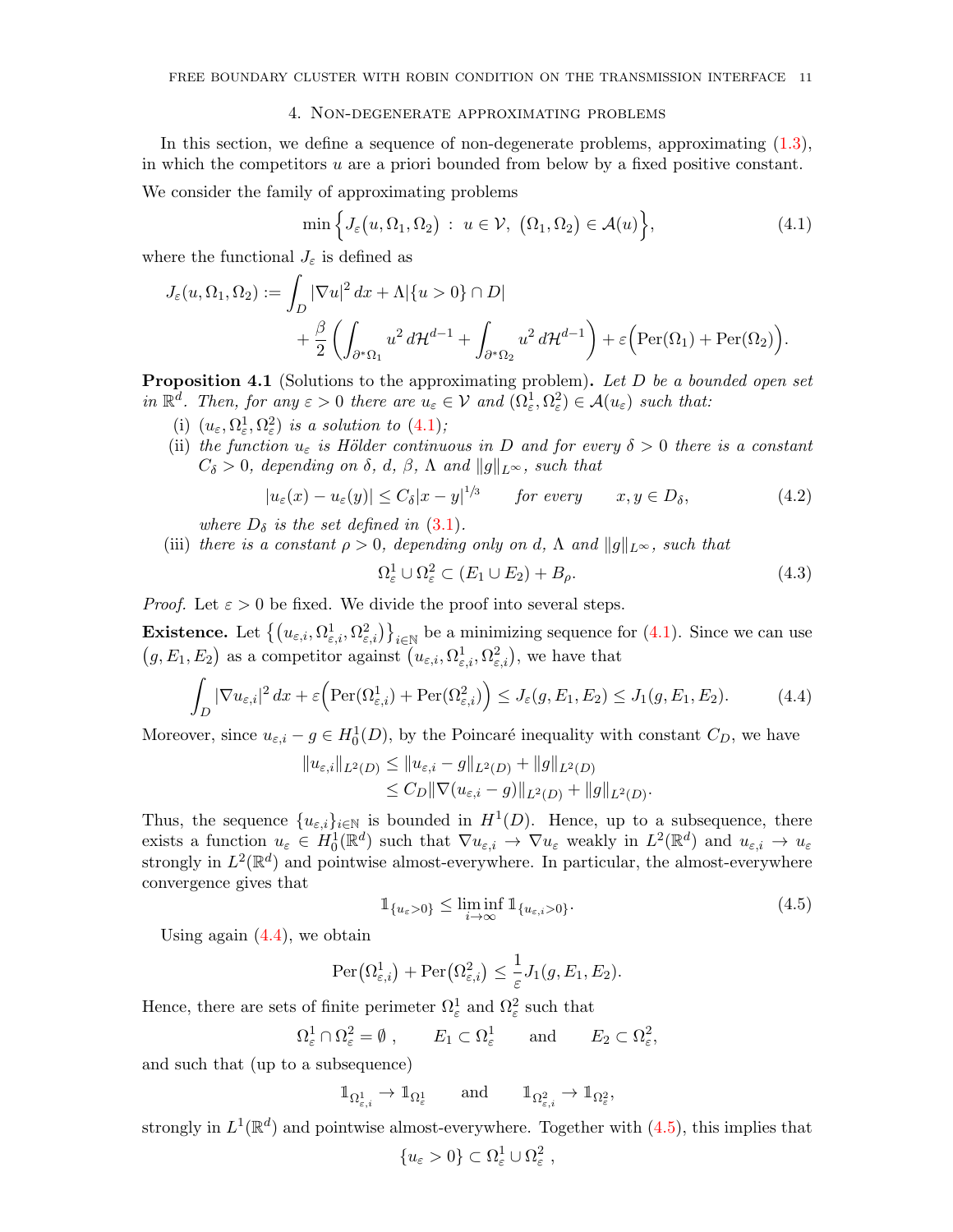so  $(\Omega_{\varepsilon}^1, \Omega_{\varepsilon}^2) \in \mathcal{A}(u_{\varepsilon})$ . Finally, the semicontinuity of  $J_{\varepsilon}$  (see [Lemma 2.6\)](#page-7-3) gives that  $(u_{\varepsilon}, \Omega_{\varepsilon}^1, \Omega_{\varepsilon}^2)$ is a solution to the variational problem  $(4.1)$ .

**Subharmonicity of**  $u_{\varepsilon}$ . Let v be a function in  $H^1(D)$  such that

$$
v \le u_{\varepsilon}
$$
 in  $D$  and  $v = u_{\varepsilon}$  on  $\partial D$ .

Then, testing the optimality of  $(u_\varepsilon, \Omega_\varepsilon^1, \Omega_\varepsilon^2)$  with  $(v_+, \Omega_\varepsilon^1, \Omega_\varepsilon^2)$  and using the fact that

$$
v_+ \le u_\varepsilon \quad \text{in} \quad D,
$$

we get

$$
\int_D |\nabla v|^2 dx \ge \int_D |\nabla v_+|^2 dx \ge \int_D |\nabla u_\varepsilon|^2 dx.
$$

In particular, if  $\varphi$  is a nonnegative function compactly supported in D, then we can apply the above inequality to  $v := u - t\varphi$  for some  $t > 0$ . Then, by sending t to zero, we get that

$$
-\int_D \nabla \varphi \cdot \nabla u_{\varepsilon} \, dx \ge 0,
$$

which means that the distributional Laplacian  $\Delta u_{\varepsilon}$  is a positive Radon measure in D.

**Hölder continuity of**  $u_{\varepsilon}$ . Let  $\delta \in (0,1)$  and let  $D_{\delta}$  be given by  $(3.1)$ . Let  $x_0 \in D_{\delta}$  and  $0 < R < \delta$ . Let  $\varphi \in H_0^1(B_R(x_0))$  be such that  $\varphi \ge 0$  in  $B_R(x_0)$ . We set

$$
\widetilde{\Omega}^1_{\varepsilon} := \Omega^1_{\varepsilon} \cup B_R(x_0) \quad \text{and} \quad \widetilde{\Omega}^2_{\varepsilon} := \Omega^2_{\varepsilon} \setminus B_R(x_0),
$$

so that  $(\widetilde{\Omega}_{\varepsilon}^1, \widetilde{\Omega}_{\varepsilon}^2) \in \mathcal{A}(u_{\varepsilon})$ . Using  $(u_{\varepsilon} + \varphi, \widetilde{\Omega}_{\varepsilon}^1, \widetilde{\Omega}_{\varepsilon}^2)$  to test the optimality of  $(u_{\varepsilon}, \Omega_{\varepsilon}^1, \Omega_{\varepsilon}^2)$ , we get

$$
\int_{B_R(x_0)} |\nabla u_{\varepsilon}|^2 dx + \Lambda |B_R(x_0) \cap \{u_{\varepsilon} > 0\}| + \frac{\beta}{2} \int_{\partial^* \Omega_{\varepsilon}^1} u_{\varepsilon}^2 d\mathcal{H}^{d-1} + \frac{\beta}{2} \int_{\partial^* \Omega_{\varepsilon}^2} u_{\varepsilon}^2 d\mathcal{H}^{d-1}
$$
\n
$$
\leq \int_{B_R(x_0)} |\nabla (u_{\varepsilon} + \varphi)|^2 dx + \Lambda |B_R| + \frac{\beta}{2} \int_{\partial^* \tilde{\Omega}_{\varepsilon}^1} u_{\varepsilon}^2 d\mathcal{H}^{d-1} + \frac{\beta}{2} \int_{\partial^* \tilde{\Omega}_{\varepsilon}^2} u_{\varepsilon}^2 d\mathcal{H}^{d-1} + \varepsilon \mathcal{H}^{d-1}(\partial B_R).
$$

Moreover, the definition of  $(u + \varphi, \tilde{\Omega}^1_{\varepsilon}, \tilde{\Omega}^2_{\varepsilon})$  gives that, for  $j = 1, 2$ ,

$$
\int_{\partial^*\widetilde{\Omega}^j_{\varepsilon}} u_{\varepsilon}^2 d\mathcal{H}^{d-1} \le \int_{\partial^*\Omega^j_{\varepsilon}} u_{\varepsilon}^2 d\mathcal{H}^{d-1} + \int_{\partial B_R(x_0)} u_{\varepsilon}^2 d\mathcal{H}^{d-1}
$$
\n
$$
\le \int_{\partial^*\Omega^j_{\varepsilon}} u_{\varepsilon}^2 d\mathcal{H}^{d-1} + d\omega_d R^{d-1} ||g||_{L^{\infty}(D)}^2.
$$
\n(4.6)

Combining these two estimates, we obtain

$$
\int_{B_R(x_0)} |\nabla u_{\varepsilon}|^2 dx \le \int_{B_R(x_0)} |\nabla (u_{\varepsilon} + \varphi)|^2 dx + \Lambda |B_R| + (\varepsilon + \beta ||g||^2_{L^{\infty}(D)}) d\omega_d R^{d-1}
$$
  

$$
\le \int_{B_R(x_0)} |\nabla (u_{\varepsilon} + \varphi)|^2 dx + \Big(\omega_d \Lambda \delta + (1 + \beta ||g||^2_{L^{\infty}(D)}) d\omega_d\Big) R^{d-1}.
$$

By Lemma [3.2](#page-9-1) we get that

$$
|u_{\varepsilon}(x) - u_{\varepsilon}(y)| \le C|x - y|^{1/3} \qquad \text{for every} \qquad x, y \in D_{\delta}, \tag{4.7}
$$

such that  $|x-y| \leq \frac{\delta^2}{25}$  $\frac{1}{256}$ , where the constant C depends only on d,  $\Lambda$ ,  $\beta$  and  $||g||_{L^{\infty}}$ .

Boundedness of  $\Omega^1_\varepsilon$  and  $\Omega^2_\varepsilon$ . We first notice that  $u_\varepsilon$  is a subsolution of the Alt-Caffarelli functional, that is,

$$
\int_{\mathbb{R}^d} |\nabla u_{\varepsilon}|^2 dx + \Lambda |\{u_{\varepsilon} > 0\}| \leq \int_{\mathbb{R}^d} |\nabla v|^2 dx + \Lambda |\{v > 0\}|,
$$

for every  $v \in H^1(\mathbb{R}^d)$  such that  $u - v \in H_0^1(D)$  and  $0 \le v \le u_\varepsilon$  on  $\mathbb{R}^d$ . In particular, this implies (see for instance [\[15\]](#page-22-6)) that the set  $\{u_{\varepsilon} > 0\}$  lies in a sufficiently large ball  $B_{\rho}$ . Now,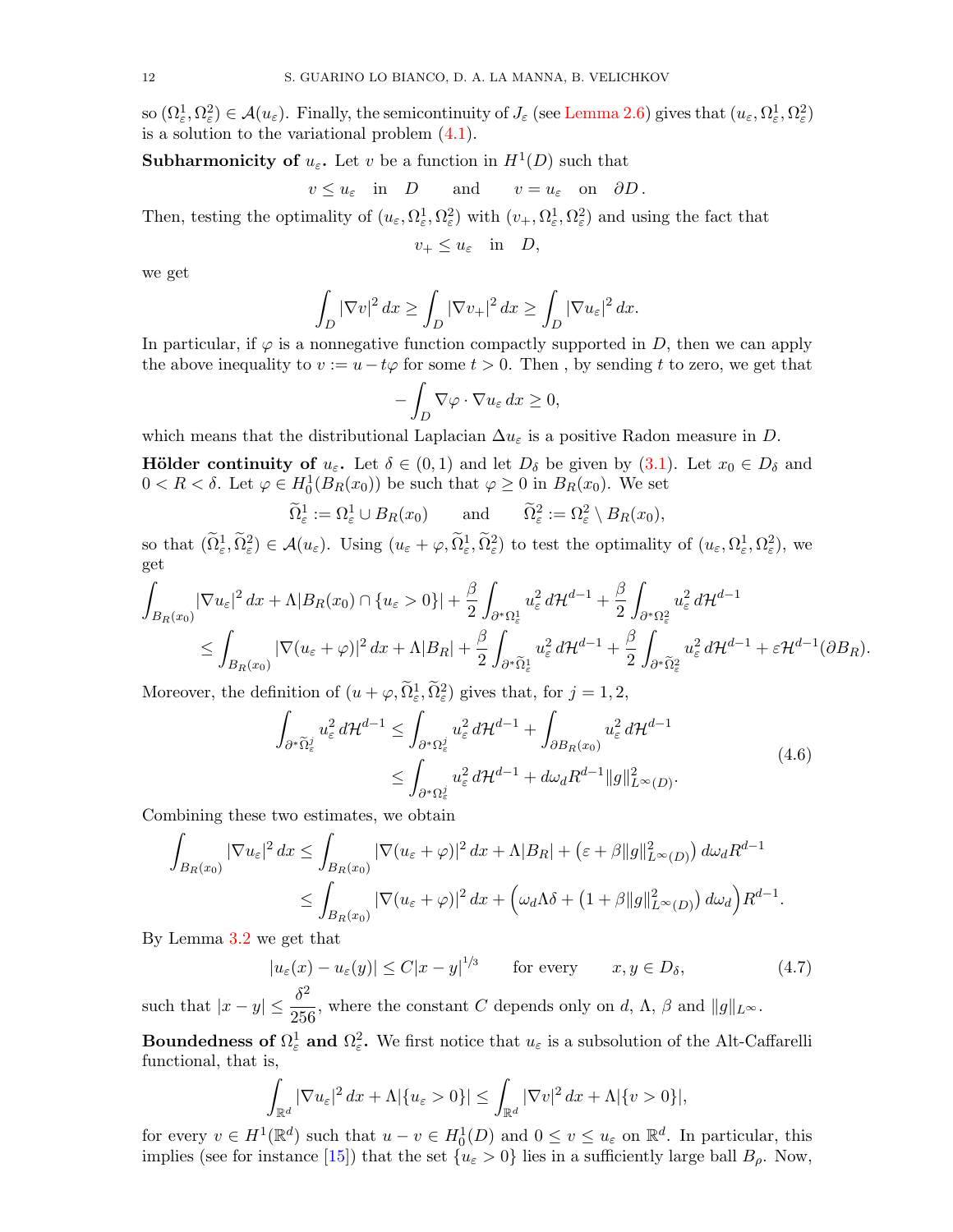since outside  $\{u_{\varepsilon} > 0\}$  the functional  $J_{\varepsilon}$  only accounts for the perimeter of  $\Omega_{\varepsilon}^1$  and  $\Omega_{\varepsilon}^2$ , we have that these sets should be contained in the convex envelope of  $\{u_{\varepsilon} > 0\}$ , which in particular gives  $(4.3)$ .

### 5. The limit of the non-degenerate solutions

In this section we define the function u [\(Section 5.1\)](#page-12-0) and the sets  $(\Omega_1, \Omega_2)$  [\(Section 5.2\)](#page-12-1), which we will prove to be solutions to the initial problem  $(1.3)$ . Throughout this section, for any  $\varepsilon > 0$ , we fix a solution  $(u_{\varepsilon}, \Omega_{\varepsilon}^1, \Omega_{\varepsilon}^2)$  of the approximating problem  $(4.1)$  for  $J_{\varepsilon}$ .

# <span id="page-12-0"></span>5.1. The limit function. It is immediate to check that, there is a function

 $u \in H^1(\mathbb{R}^d),$ 

and a sequence  $\varepsilon_n \to 0$  such that

- for every fixed  $\delta > 0$ ,  $u_{\varepsilon_n} \to u$  uniformly in  $D_\delta$  as  $n \to \infty$ ;
- $u_{\varepsilon_n} \to u$  strongly in  $L^2(\mathbb{R}^d)$  and pointwise almost-everywhere in  $\mathbb{R}^d$ ;
- $\nabla u_{\varepsilon_n} \to \nabla u$  weakly in  $L^2(\mathbb{R}^d)$ .

By construction, we have  $u - g \in H_0^1(D)$ , while [Proposition 4.1](#page-10-5) gives that

$$
u \in H_0^1((E_1 \cup E_2) + B_\rho)
$$
 and  $u \in C^{0,1/3}(\overline{D}_\delta)$  for every  $\delta > 0$ .

Moreover,

$$
0 \le u \le ||g||_{L^{\infty}(\mathbb{R}^d)}
$$
 and  $\Delta u \ge 0$  in D.

<span id="page-12-1"></span>5.2. The limit sets. We next construct the sets  $\Omega_1$  and  $\Omega_2$ . Choose a ball

$$
B_R(x_0) \subset\subset D\cap \{u>0\}.
$$

Then, there are  $t > 0$  and  $\delta > 0$  such that

$$
\overline{B}_R(x_0) \subset D_\delta \cap \{u \geq t\},\
$$

where  $D_{\delta}$  is given by [\(3.1\)](#page-9-0). By the uniform convergence of  $u_{\epsilon_n}$  to u on  $D_{\delta}$ , we can find  $n_0 \geq 1$  such that, the following inequality holds for every  $n \geq n_0$ :

$$
u_{\varepsilon_n} \geq \frac{t}{2}
$$
 in  $\overline{B}_R(x_0)$ .

Using this inequality and the optimality of  $(u_{\varepsilon_n}, \Omega_{\varepsilon_n}^1, \Omega_{\varepsilon_n}^2)$ , we can estimate

$$
\frac{2}{\beta}J_{\varepsilon}(g, E_1, E_2) \geq \frac{2}{\beta}J_{\varepsilon}(u_{\varepsilon_n}, \Omega_{\varepsilon_n}^1, \Omega_{\varepsilon_n}^2) \geq \int_{B_R(x_0)\cap \partial^*\Omega_{\varepsilon_n}^1} u_{\varepsilon_n}^2 d\mathcal{H}^{d-1} + \int_{B_R(x_0)\cap \partial^*\Omega_{\varepsilon_n}^2} u_{\varepsilon_n}^2 d\mathcal{H}^{d-1}
$$

$$
\geq \frac{t^2}{4} \Big( \text{Per}(\Omega_{\varepsilon_n}^1; B_R(x_0)) + \text{Per}(\Omega_{\varepsilon_n}^2; B_R(x_0)) \Big).
$$

Thus, the sets

 $\Omega_{\varepsilon_n}^1 \cap B_R(x_0)$  and  $\Omega_{\varepsilon_n}^2 \cap B_R(x_0)$ 

have uniformly bounded perimeter. In particular, up to a subsequence there are sets

$$
\Omega^1_{R,x_0} \cap B_R(x_0) \quad \text{and} \quad \Omega^2_{R,x_0} \cap B_R(x_0),
$$

of finite perimeter and such that, as  $n \to \infty$ ,

$$
\mathbb{1}_{\Omega^1_{\varepsilon_n} \cap B_R(x_0)} \to \mathbb{1}_{\Omega^1_{R,x_0}} \quad \text{and} \quad \mathbb{1}_{\Omega^2_{\varepsilon_n} \cap B_R(x_0)} \to \mathbb{1}_{\Omega^2_{R,x_0}},
$$

pointwise almost-everywhere and strongly in  $L^1(\mathbb{R}^d)$ . Thus, by a diagonal sequence argument, we can define the sets  $\Omega_1$  and  $\Omega_2$  as the union of  $\Omega^1_{R,x_0}$  and  $\Omega^2_{R,x_0}$  over all balls

$$
B_R(x_0) \subset\subset D\cap \{u>0\},\
$$

of radius  $R \in \mathbb{Q}$  and center with rational coordinates  $x_0 \in \mathbb{Q}^d$ ,

$$
\Omega_i := E_i \cup \bigcup_{R,x_0} \Omega_{R,x_0}^i \qquad \text{for} \quad i = 1, 2.
$$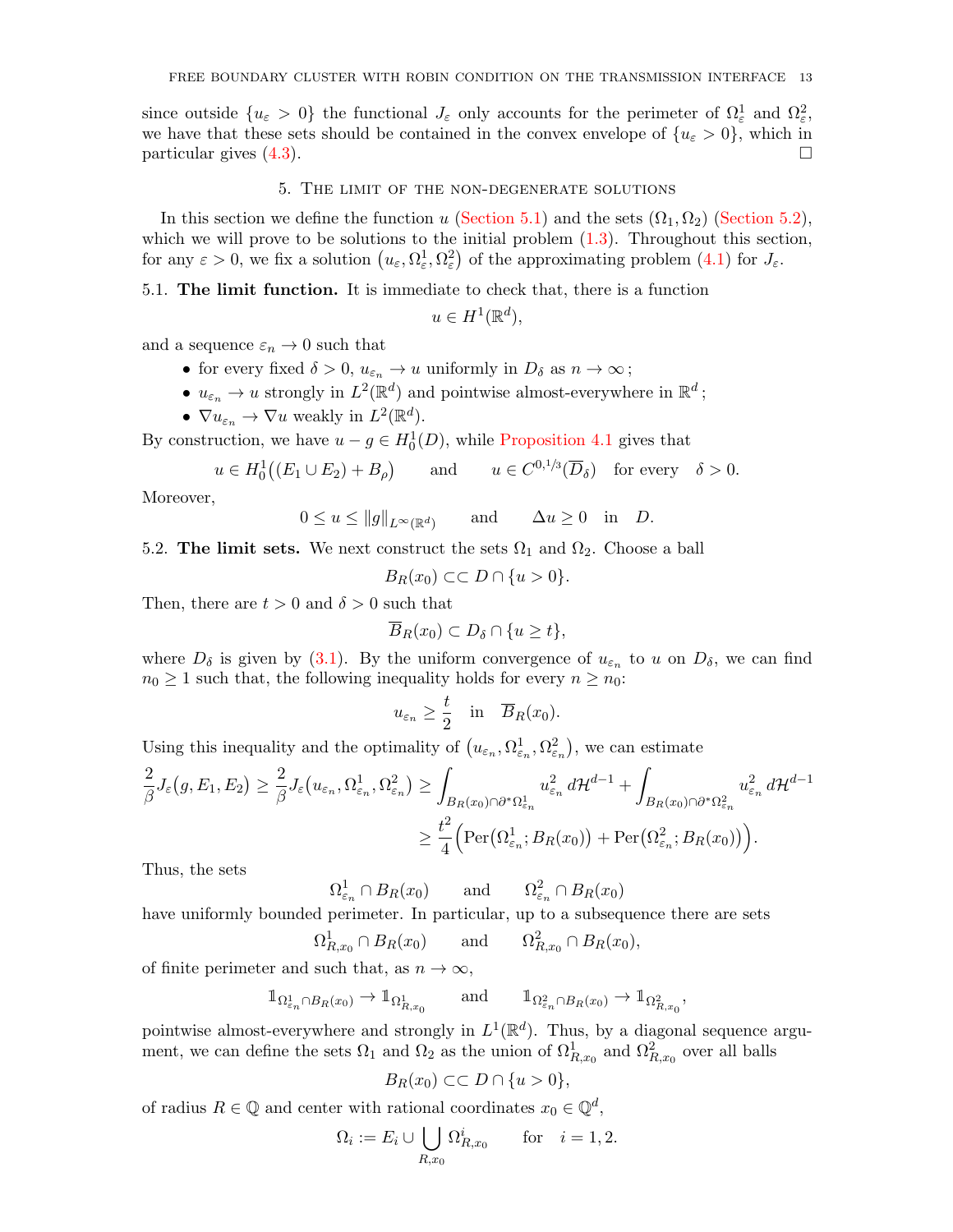By construction,  $\Omega_1$  and  $\Omega_2$  have locally finite perimeter in  $D \cap \{u > 0\}$  and satisfy

$$
E_i\subset\Omega_i\subset\Big(\big(E_1\cup E_2\big)\cap B_\rho\Big),\,
$$

where we recall that  $D := \mathbb{R}^d \setminus (\overline{E}_1 \cup \overline{E}_2)$ . Moreover, we still have the pointwise convergence of the corresponding characteristic functions, that is, for  $i = 1, 2$ ,

$$
\mathbb{1}_{\Omega_i} = \lim_{n \to \infty} \mathbb{1}_{\Omega_{\varepsilon_n}^i \cap \{u > 0\}} \quad \text{in} \quad \mathbb{R}^d,
$$

which implies that, for almost every  $x \in \mathbb{R}^d$ ,

$$
\mathbb{1}_{\Omega_1 \cap \Omega_2}(x) = \mathbb{1}_{\Omega_1}(x) \cdot \mathbb{1}_{\Omega_2}(x) = \lim_{n \to \infty} \left( \mathbb{1}_{\Omega_{\varepsilon_n}^1}(x) \cdot \mathbb{1}_{\Omega_{\varepsilon_n}^2}(x) \cdot \mathbb{1}_{\{u > 0\}} \right) = 0,
$$

the sets  $\Omega_1$  and  $\Omega_2$  are disjoint,  $|\Omega_1 \cap \Omega_2| = 0$ .

Remark 5.1. Notice that we do not have a priori that  $\Omega_1$  and  $\Omega_2$  have finite perimeter in  $\mathbb{R}^d$ , so at this stage they might not be in the admissible class  $\mathcal{A}(u)$  defined in [Section 1.3.](#page-2-0)

### 6. ALMOST-MINIMALITY AND LIPSCHITZ ESTIMATES OF  $u$

In this section we will show that  $u$  is an almost-minimizer (in some suitable sense) of the classical one-phase functional of Alt and Caffarelli. From this we deduce the Lipschitz growth of  $u$  on the boundary, which we will use in [Section 9.1](#page-17-0) in order to deduce the convergence of the blow-up sequences of u.

<span id="page-13-0"></span>**Lemma 6.1.** Let  $u \in H^1(\mathbb{R}^d)$  be the function from [Section 5.1](#page-12-0) and let  $\overline{B}_r(x_0) \subset \mathbb{R}^d \setminus \overline{E}_2$ . Suppose that  $v \in H^1(\mathbb{R}^d)$  is a function such that  $v - u \in H_0^1(B_r(x_0))$ . Then,

$$
\int_{B_r(x_0)} |\nabla u|^2 dx + \Lambda |B_r(x_0) \cap \{u > 0\}|
$$
  
\n
$$
\leq \int_{B_r(x_0)} |\nabla v|^2 dx + \Lambda |B_r(x_0) \cap \{v > 0\}| + \beta \int_{\partial B_r(x_0)} u^2 d\mathcal{H}^{d-1}.
$$

*Proof.* We can suppose that  $v \geq 0$ . Then, testing the minimality of  $(u_{\varepsilon_n}, \Omega_{\varepsilon_n}^1, \Omega_{\varepsilon_n}^2)$ , with the function v (which we can do since  $v - g \in H_0^1(D)$ ) and the sets

$$
\Omega_{\varepsilon_n}^1 \cup B_r(x_0) \quad \text{and} \quad \Omega_{\varepsilon_n}^2 \setminus B_r(x_0),
$$

we obtain

$$
\int_{D} |\nabla u_{\varepsilon_n}|^2 dx + \Lambda |D \cap \{u_{\varepsilon_n} > 0\}|
$$
  
\n
$$
\leq \int_{D} |\nabla v|^2 dx + \Lambda |D \cap \{v > 0\}| + \beta \int_{\partial B_r(x_0)} u_{\varepsilon_n}^2 d\mathcal{H}^{d-1}.
$$

Passing to the limit as  $n \to \infty$ , we get the claim.

<span id="page-13-1"></span>**Lemma 6.2.** Let  $u \in H^1(\mathbb{R}^d)$  be the function defined in [Section 5.1.](#page-12-0) For every  $\delta \in (0,1)$ and every  $x_0 \in D_\delta \cap \{u = 0\}$ , we have

$$
||u||_{L^{\infty}(B_r(x_0))} \leq Cr \quad \text{for every} \qquad r < \frac{\delta}{256},
$$

where C is a constant depending only on d,  $\beta$ ,  $\Lambda$  and  $||q||_{L^{\infty}}$ .

*Proof.* We set for simplicity  $M := ||g||_{L^{\infty}}$ . By [Lemma 6.1,](#page-13-0) we have that for every  $r \in (0, \delta)$ 

$$
\int_{B_r(x_0)} |\nabla u|^2 dx \le \int_{B_r(x_0)} |\nabla (u+\varphi)|^2 dx + \Lambda |B_r| + \beta \int_{\partial B_r(x_0)} u^2 d\mathcal{H}^{d-1}
$$
  

$$
\le \int_{B_r(x_0)} |\nabla (u+\varphi)|^2 dx + \left(\Lambda \omega_d \delta + \beta d\omega_d M^2\right) r^{d-1},
$$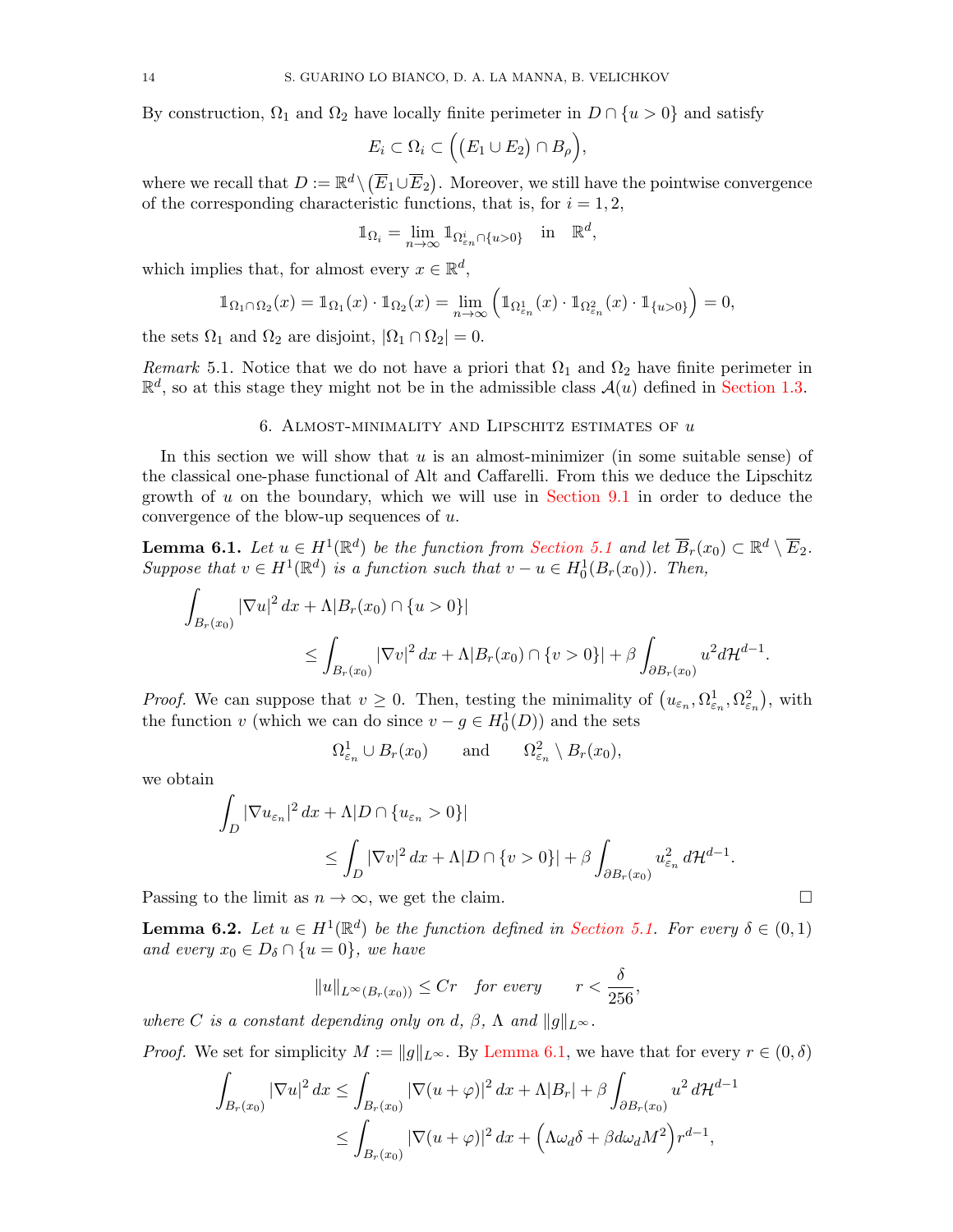for every  $\varphi \in H_0^1(B_r(x_0))$  such that  $\varphi \geq 0$  in  $B_r(x_0)$ . Applying [Lemma 3.1,](#page-8-0) we obtain

$$
||u||_{L^{\infty}(B_r(x_0))} \leq C_d \big(\Lambda + \beta M^2\big)^{1/2} r^{1/2} \quad \text{for every} \quad r \leq \frac{\delta}{8}.
$$

Using this estimate in [Lemma 6.1,](#page-13-0) we get that, for every  $r \in (0, \delta/8)$ ,

$$
\int_{B_r(x_0)} |\nabla u|^2 dx \le \int_{B_r(x_0)} |\nabla (u+\varphi)|^2 dx + \Lambda |B_r| + \beta \int_{\partial B_r(x_0)} u^2 d\mathcal{H}^{d-1}
$$
  

$$
\le \int_{B_r(x_0)} |\nabla (u+\varphi)|^2 dx + C_d \Big(\Lambda + \beta(\Lambda + \beta M^2)\Big) r^d,
$$

for every nonnegative  $\varphi \in H_0^1(B_r(x_0))$ . Applying again [Lemma 3.1,](#page-8-0) we get the claim.  $\Box$ 

# 7. NON-DEGENERACY OF  $u$

In this section we show that  $u$  is a subsolution of the Alt-Caffarelli functional. From this information, we can immediately deduce that  $\{u > 0\}$  has finite perimeter in  $D_{\delta}$ , for every  $\delta > 0$ . Moreover, the suboptimality of u implies that it is non-degenerate, which assures that the blow-up limits of u are not identically zero.

<span id="page-14-3"></span>**Lemma 7.1.** Let  $u \in H^1(\mathbb{R}^d)$  be the function from [Section 5.1.](#page-12-0) Then,

$$
\int_D |\nabla u|^2 dx + \Lambda |\{u > 0\} \cap D| \le \int_D |\nabla v|^2 dx + \Lambda |\{v > 0\} \cap D|,
$$

for any  $v \in H^1(\mathbb{R}^d)$  such that

$$
v - u \in H_0^1(D) \qquad and \qquad 0 \le v \le u \quad in \quad D.
$$

*Proof.* Testing the optimality of  $(u_{\varepsilon_n}, \Omega_{\varepsilon_n}^1, \Omega_{\varepsilon_n}^2)$  with  $(v, \Omega_{\varepsilon_n}^1, \Omega_{\varepsilon_n}^2)$ , we obtain

$$
\int_D |\nabla u_{\varepsilon_n}|^2 dx + \Lambda |\{u_{\varepsilon_n} > 0\} \cap D| \le \int_D |\nabla v|^2 dx + \Lambda |\{v > 0\} \cap D|.
$$

Passing to the limit as  $n \to \infty$ , we get the claim.

As an immediate consequence, we have

<span id="page-14-1"></span>**Corollary 7.2.** Let  $u \in H^1(\mathbb{R}^d)$  be the function defined in [Section 5.1.](#page-12-0) Then:

- (i) the set  $\{u > 0\}$  has locally finite perimeter in D;
- (ii) there is a constant  $\eta > 0$  such that for every  $x_0 \in D \cap \overline{\{u > 0\}}$

 $||u||_{L^{\infty}(B_r(x_0))} \geq \eta r$  for every  $B_{2r}(x_0) \subset D$ .

*Proof.* See [\[1\]](#page-22-0) or [\[15\]](#page-22-6).

# 8. Density estimate and its consequences

In this section, we will show that the free boundary  $\partial \{u > 0\}$  is not touching  $\partial E_1$  and  $\partial E_2$ . This is a crucial step in proving that  $\Omega_1$  and  $\Omega_2$  have finite perimeter in  $\mathbb{R}^d$ . The main result is the following.

<span id="page-14-0"></span>**Proposition 8.1** (Non-collapsing). Let  $u \in H^1(\mathbb{R}^d)$  be the function from [Section 5.1.](#page-12-0) Then, there is a positive constant  $t > 0$  such that  $u \geq t$  in a neighborhood of  $\overline{E}_1 \cup \overline{E}_2$ .

The proof of [Proposition 8.1](#page-14-0) is based on the following lemma.

<span id="page-14-2"></span>**Lemma 8.2** (Density estimate). Let  $u \in H^1(\mathbb{R}^d)$  be the function from [Section 5.1.](#page-12-0) There is a constant  $c > 0$  and  $R_0 > 0$ , depending only on d,  $\beta$ ,  $\Lambda$  and  $||g||_{L^{\infty}}$ , such that

 $|B_R(x_0) \cap \{u = 0\}| \ge c|B_R|$  for every  $B_R(x_0) \subset D$  with  $u(x_0) = 0$ .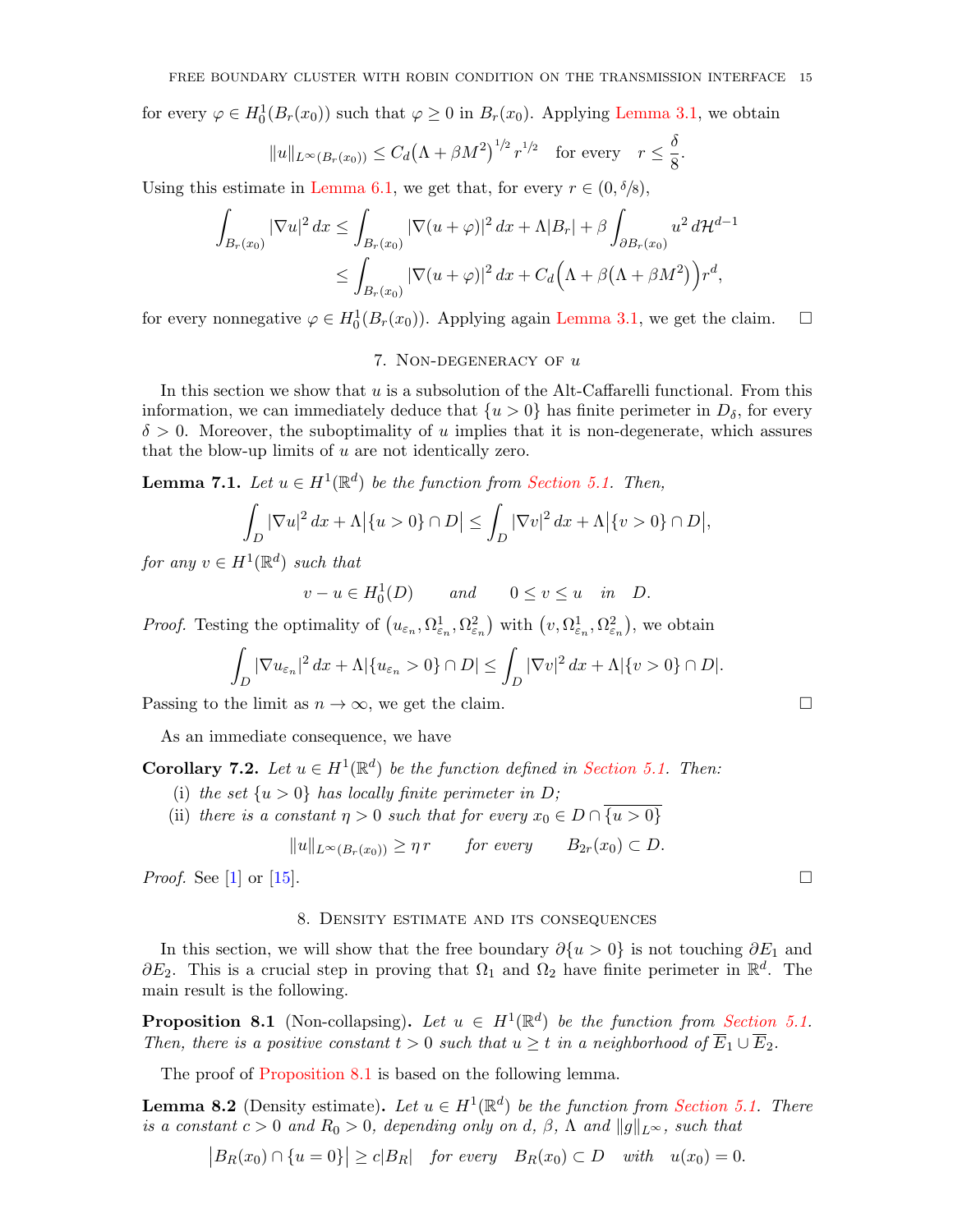Proof. We notice that by [Lemma 6.2,](#page-13-1) we have that

<span id="page-15-0"></span>
$$
||u||_{L^{\infty}(B_{\rho}(x_0))} \le C\rho \quad \text{for every} \qquad \rho < \frac{R}{256}.
$$
 (8.1)

,

Now, we consider the competitor

$$
\widetilde{\Omega}_1 := \Omega_1 \cup B_{R/256}(x_0) , \quad \widetilde{\Omega}_2 := \Omega_2 \setminus B_{R/256}(x_0) , \quad \widetilde{u}(x) := \begin{cases} u(x) & \text{if } x \in \mathbb{R}^d \setminus B_{R/256}(x_0) \\ h(x) & \text{if } x \in B_{R/256}(x_0) \end{cases}
$$

h being the harmonic extension of u in  $B_{R/256}(x_0)$ . Setting for simplicity  $r = \frac{R}{256}$  and  $x_0 = 0$ , by [Lemma 6.1,](#page-13-0) we have that

$$
\int_{B_r} |\nabla u|^2 \, dx + \Lambda |B_r \cap \{u > 0\}| \le \int_{B_r} |\nabla h|^2 \, dx + \Lambda |B_r \cap \{h > 0\}| + \beta d\omega_d r^{d-1} C^2 r^2.
$$

The rest of the proof follows the analogous lemma from  $[1]$ . Using the fact that h is harmonic and strictly positive in  $B_r$ , we have

$$
\int_{B_r} |\nabla(u-h)|^2 dx \le \Lambda |B_r \cap \{u=0\}| + \beta C^2 d\omega_d r^{d+1}.
$$

By the Poincaré inequality, there is a dimensional constant  $C_d$  such that

$$
\left(\frac{1}{|B_r|}\int_{B_r} (h-u) \, dx\right)^2 \le \frac{1}{|B_r|}\int_{B_r} (h-u)^2 \, dx \le \frac{C_d r^2}{|B_r|} \left(\Lambda |B_r \cap \{u=0\}| + \beta C^2 r^{d+1}\right).
$$

On the other hand, the combination of [Corollary 7.2](#page-14-1) and the subharmonicity of u in  $B_R$ , gives that for any  $\kappa \in (0,1)$ 

$$
\frac{1}{|B_{\kappa r}|}\int_{B_{\kappa r}} h(x) dx = \int_{\partial B_r} u \ge 2^{-d} cr.
$$

On the other hand, [\(8.1\)](#page-15-0) implies that

$$
\frac{1}{|B_{\kappa r}|}\int_{B_{\kappa r}} u(x) dx \leq C \kappa r.
$$

Thus,

$$
(c - C2^{d}\kappa)^{2} \le \frac{C_{d}}{|B_{r}|} (\Lambda |B_{r} \cap \{u = 0\}| + \beta C^{2} r^{d+1}).
$$

Choosing  $\kappa$  and  $R > 0$  small enough, we get the claim.

**Proof of [Proposition 8.1.](#page-14-0)** Suppose that  $x_0 \in D$  is such that

$$
u(x_0) = 0
$$
 and  $\delta := \text{dist}(x_0, \partial E_1) < \delta_0$ ,

where the constant  $\delta_0 > 0$  will be chosen later. Let  $y_0$  be the projection of  $x_0$  on  $E_1$  and let  $R := 2|x_0 - y_0|$ . We consider the competitor

$$
\widetilde{\Omega}_1 := \Omega_1 \cup B_R(y_0) , \quad \widetilde{\Omega}_2 := \Omega_2 \setminus B_R(y_0) , \quad \widetilde{u}(x) := \begin{cases} u(x) & \text{if } x \in \mathbb{R}^d \setminus (B_R(y_0) \cap D) \\ h(x) & \text{if } x \in B_R(y_0) \cap D \end{cases} ,
$$

h being the harmonic extension of u in  $B_R(y_0) \cap D$ . We notice that  $\tilde{u}$  is the solution to

$$
\min\Big\{\int_{B_R(y_0)}|\nabla v|^2\,dx\ :\ u-v\in H_0^1\big(B_R(y_0)\big)\Big\}.
$$

Thus, by [\[15,](#page-22-6) Lemma 3.7] and the fact that  $u = g$  on  $E_1$ , we have that

<span id="page-15-1"></span>
$$
\frac{1}{R^2} |\{u = 0\} \cap B_R(y_0)| \left( \int_{\partial B_R(y_0)} u \, d\mathcal{H}^{d-1} \right)^2 \le C_d \int_{B_R(y_0)} |\nabla (u - h)|^2 \, dx. \tag{8.2}
$$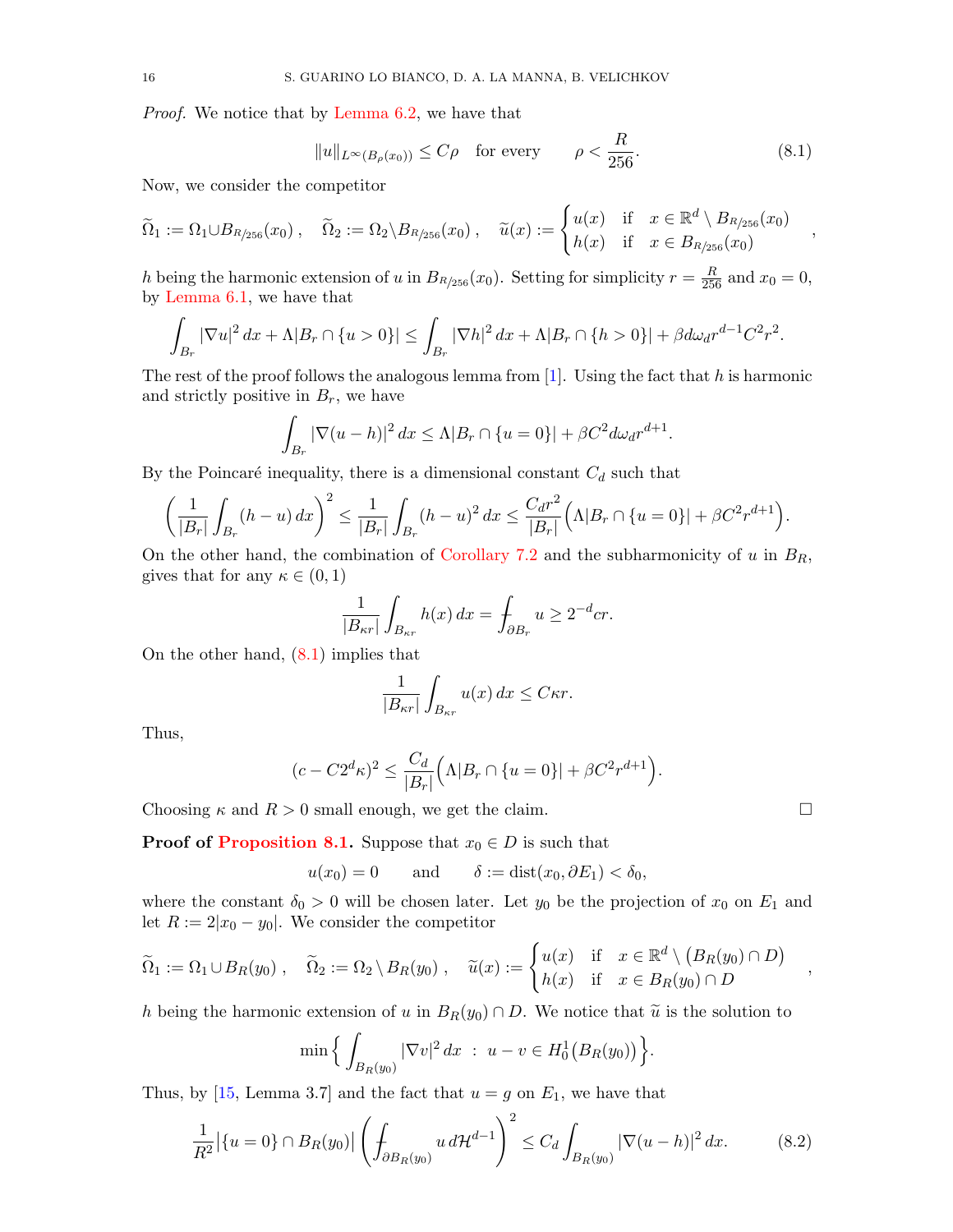On the other hand, using Lemma [6.1,](#page-13-0) we get

<span id="page-16-2"></span>
$$
\int_{B_R(y_0)} |\nabla(u-h)|^2 dx \le \Lambda |B_R(y_0) \cap \{u=0\}| + \beta \int_{\partial B_R(y_0)} u^2 d\mathcal{H}^{d-1}.
$$
 (8.3)

Now, since  $u \equiv 1$  on  $E_1$  and  $u \leq 1$  in  $\mathbb{R}^d$ , we get that

$$
\frac{1}{C_1} \le \int_{\partial B_R(y_0)} u \, d\mathcal{H}^{d-1} \qquad \text{and} \qquad \int_{\partial B_R(y_0)} u^2 d\mathcal{H}^{d-1} \le d\omega_d R^{d-1},
$$

where  $C_1 > 0$  is a constant depending only on  $E_1$  (notice that since  $E_1$  is regular, for  $\delta > 0$ small, we can choose  $C_1 \simeq 2$ . Thus, combining  $(8.2)$  and  $(8.3)$ , we get

$$
\frac{1}{R^2} \big| \{ u = 0 \} \cap B_R(y_0) \big| \leq C_1^2 C_d \Big( \Lambda + \frac{\beta}{R} \Big) |B_R| \,,
$$

which by the density estimate [Lemma 8.2,](#page-14-2) gives a contradiction when R is small enough.  $\square$ 

# <span id="page-16-3"></span>9. REGULARITY OF THE FREE BOUNDARY  $\partial \{u > 0\}$

<span id="page-16-1"></span>In this section we prove the following.

<span id="page-16-0"></span>**Theorem 9.1.** Let  $u \in H^1(\mathbb{R}^d)$  be the function defined in [Section 5.1](#page-12-0) and let  $d = 2$ . Then  $\partial \{u > 0\} \cap D$  is a  $C^{1,\alpha}$  regular  $(d-1)$ -dimensional manifold.

The proof is based on the fact that u satisfies an almost-minimality condition in  $D$ . Precisely, by [Lemma 3.1](#page-8-0) and [Lemma 6.1,](#page-13-0) we have that, given a compact set  $K \subset D$ , there are constants  $C > 0$  and  $r_0 > 0$  for which

$$
\int_{B_r(x_0)} |\nabla u|^2 dx + \Lambda |B_r(x_0) \cap \{u > 0\}|
$$
\n
$$
\leq \int_{B_r(x_0)} |\nabla v|^2 dx + \Lambda |B_r(x_0) \cap \{v > 0\}| + Cr^{d+1}, \tag{9.1}
$$

for every  $r < r_0$ ,  $x_0 \in \partial \{u > 0\} \cap D$  and  $v \in H^1(B_r(x_0))$  such that  $u - v \in H_0^1(B_r(x_0))$ . In [Section 9.1,](#page-17-0) we use the almost-minimality to show that when  $d \leq 4$  every blow-up u is a halfplane solution (that is, solution of the form [\(9.2\)](#page-17-1)) of the classical Alt-Caffarelli functional. Then, in [Section 9.2,](#page-17-2) we show that in dimension  $d = 2$ , we can use the epiperimetric inequality from [\[14\]](#page-22-2) to conclude the proof of [Theorem 9.1.](#page-16-0)

Remark 9.2. We notice that the function u might not be smooth in the open set  $\{u > 0\}$ . In fact, u is not even  $C^1$  as the gradient is not continuous across  $\partial\Omega_1 \cap \partial\Omega_2$ . We stress that we can still use the 2D epiperimetric inequality from [\[14\]](#page-22-2) together with the almost-minimality condition [\(9.1\)](#page-16-3) to prove the  $C^{1,\alpha}$  regularity of the free boundary, but we cannot improve this regularity to  $C^{\infty}$ .

Remark 9.3. We expect [Theorem 9.1](#page-16-0) to hold in every dimension  $2 \leq d \leq 4$ , as there are several epsilon-regularity results for functions u satisfying almost-minimality conditions similar to  $(9.1)$  (see for instance  $[5, 4, 8, 13]$  $[5, 4, 8, 13]$  $[5, 4, 8, 13]$  $[5, 4, 8, 13]$  $[5, 4, 8, 13]$  $[5, 4, 8, 13]$  $[5, 4, 8, 13]$ ), but we stress that non of these results directly apply to  $(9.1)$ . In fact, the almost-minimality of u only holds around points at the boundary  $\partial \{u > 0\}$  (and in our case u is not even  $C^{1,\alpha}$  in  $\{u > 0\}$ ), which essentially requires [\[5,](#page-22-7) [4,](#page-22-8) [8,](#page-22-9) [13\]](#page-22-10) to be revisited in order to be used in our context. We choose the approach from [\[13\]](#page-22-10) which limits [Theorem 9.1](#page-16-0) to the case  $d = 2$ , but on the other hand is based on the epiperimetric inequality from [\[14\]](#page-22-2), which works without any modifications in our case.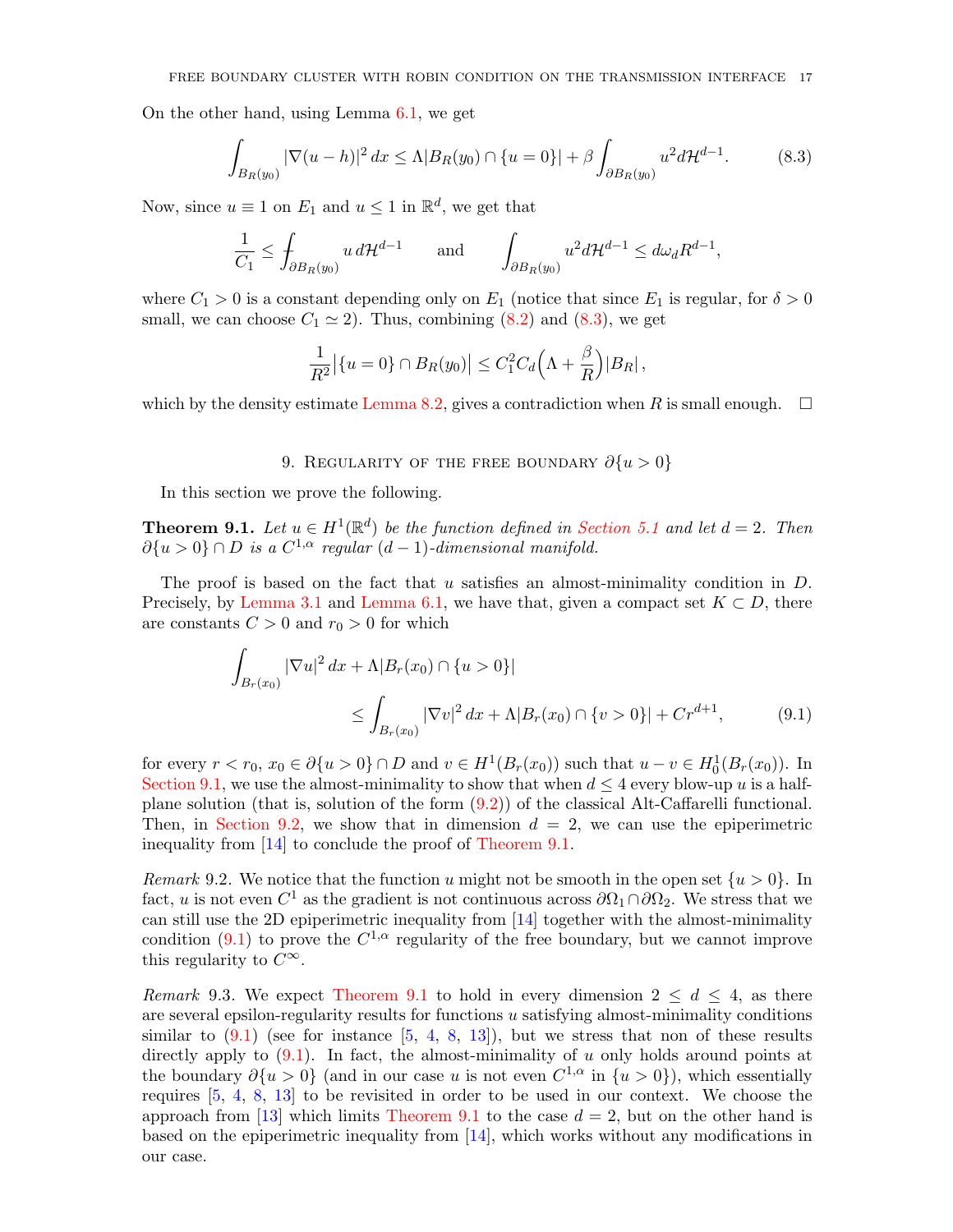# <span id="page-17-0"></span>9.1. Blow-up sequences and blow-up limits. Let  $x_0 \in \partial \{u > 0\} \cap D$ . We define

$$
u_r(x) := \frac{1}{r}u(x_0 + rx).
$$

Let  $r_n$  be an infinitesimal sequence. Then, for n large enough, the sequence  $u_{r_n}$  is uniformly bounded in  $L^{\infty}$  in every ball  $B_{2R} \subset \mathbb{R}^d$ . Moreover, by [Lemma 3.2,](#page-9-1)  $u_{r_n}$  is uniformly bounded also in  $C^{0,1/3}(B_R)$ . Thus, up to a (non-relabelled) subsequence  $u_{r_n}$  it converges uniformly in  $B_R$ ). By a diagonal sequence argument, there is a continuous function

$$
u_0:\mathbb{R}^d\to\mathbb{R}
$$

and a subsequence  $u_{r_n}$  such that  $u_{r_n}$  converges to  $u_0$  uniformly on every ball  $B_R \subset \mathbb{R}^d$ . We will say that  $u_0$  is a blow-up limit of u at  $x_0$ .

**Proposition 9.4.** Let  $2 \leq d \leq 4$  and let u be the function from [Section 5.1.](#page-12-0) Then every blow-up limit  $u_0 : \mathbb{R}^d \to \mathbb{R}$  of u at a point  $x_0 \in \partial \{u > 0\} \cap D$  is of the form

<span id="page-17-1"></span>
$$
u_0(x) = \sqrt{\Lambda} (x \cdot \nu)_+ , \qquad (9.2)
$$

for some unit vector  $\nu \in \mathbb{R}^d$ .

*Proof.* Let  $u_{r_n}$  be a blow-up sequence converging to  $u_0$ . We notice that, by [Corollary 7.2,](#page-14-1)  $u_0$  is non-trivial. Moreover, using the almost-minimality condition  $(9.1)$  we get that  $u_0$  is a local minimizer of the Alt-Caffarelli functional (see for instance [\[1\]](#page-22-0) of [\[15\]](#page-22-6)). Precisely,

$$
\int_{B_R} |\nabla u|^2 \, dx + \Lambda |B_R \cap \{u > 0\}| \le \int_{B_R} |\nabla v|^2 \, dx + \Lambda |B_R \cap \{v > 0\}|,
$$

for every  $B_R \subset \mathbb{R}^d$  and every  $v \in H^1(B_R)$  such that  $u - v \in H_0^1(B_R)$ . Moreover, the almost-minimality condition  $(9.1)$  implies that every blow-up limit  $u_0$  is 1-homogeneous (see [\[13\]](#page-22-10)). When  $d \leq 4$ , using [\[3\]](#page-22-11) and [\[10\]](#page-22-12), this gives that every blow-up limit  $u_0$  is of the form  $(9.2)$ .

<span id="page-17-2"></span>9.2. Epiperimetric inequality and regularity of  $\partial \{u > 0\}$ . For any  $\varphi \in H^1(B_1)$  we consider the Weiss' boundary adjusted energy introduced in [\[16\]](#page-23-0)

$$
W(\varphi) := \int_{B_1} |\nabla \varphi|^2 dx + \Lambda |\{\varphi > 0\} \cap B_1| - \int_{\partial B_1} \varphi^2 d\mathcal{H}^{d-1}.
$$

Let K be a compact set contained in D and let  $C > 0$  and  $r_0$  be the constants from the almost-minimality condition [\(9.1\)](#page-16-3). Let  $x_0 \in \partial \{u > 0\} \cap K$  be fixed and let  $u_r(x) :=$ 1  $\frac{1}{r}u(x_0+rx)$ . Then, the derivative of  $W(u_r)$  is given by

$$
\frac{\partial}{\partial r}W(u_r) = \frac{d}{r}(W(z_r) - W(u_r)) + \frac{1}{r}\int_{\partial B_1}|x\cdot \nabla u - u|^2 d\mathcal{H}^{d-1}(x),
$$

where  $z_r : B_1 \to \mathbb{R}$ ,  $z_r(x) := |x| u_r(x/x)$ , is the 1-homogeneous extension of  $u_r$  in  $B_1$ . Now, by the 2D epiperimetric inequality of [\[14\]](#page-22-2), we have that there is a constant  $\varepsilon \in (0,1)$  such that for every  $r > 0$ , there exists a function  $h_r : B_1 \to \mathbb{R}$  with  $h_r = u_r = z_r$  on  $\partial B_1$  and

$$
W(h_r) - \Theta \le (1 - \varepsilon) (W(z_r) - \Theta), \quad \text{where} \quad \Theta := \Lambda \frac{|B_1|}{2}.
$$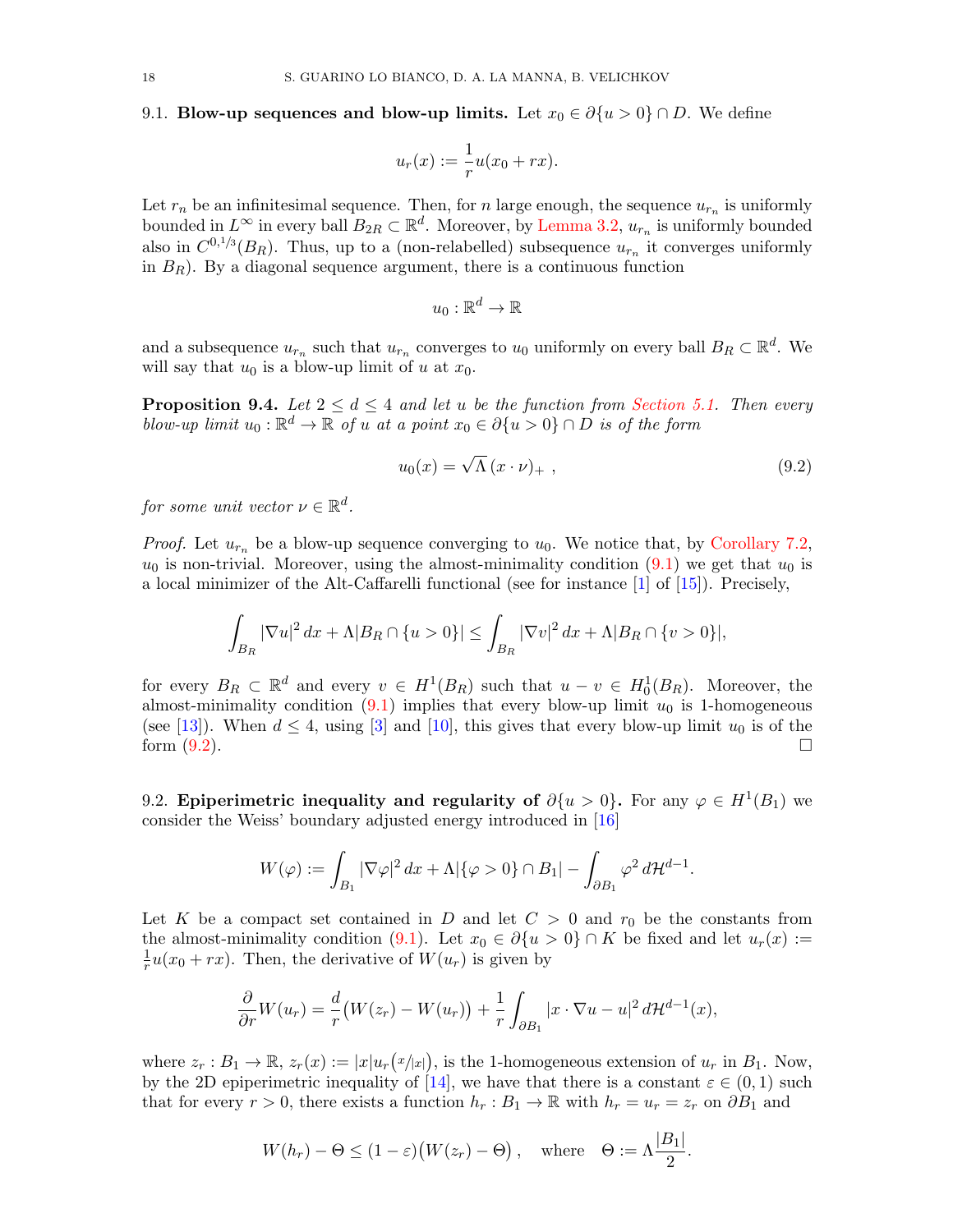Now, using the almost minimality (9.1) of *u*, we have that for every 
$$
r \le r_0
$$
  
\n
$$
\frac{\partial}{\partial r}W(u_r) = \frac{d}{r}(W(z_r) - W(u_r)) + \frac{1}{r}\int_{\partial B_1} |x \cdot \nabla u - u|^2 d\mathcal{H}^{d-1}(x)
$$
\n
$$
= \frac{d}{r}\Big(\big(W(z_r) - \Theta\big) - \big(W(u_r) - \Theta\big)\Big) + \frac{1}{r}\int_{\partial B_1} |x \cdot \nabla u - u|^2 d\mathcal{H}^{d-1}(x)
$$
\n
$$
\ge \frac{d}{r}\Big(\frac{1}{1-\varepsilon}\big(W(h_r) - \Theta\big) - \big(W(u_r) - \Theta\big)\Big) + \frac{1}{r}\int_{\partial B_1} |x \cdot \nabla u - u|^2 d\mathcal{H}^{d-1}(x)
$$
\n
$$
\ge \frac{d}{r}\Big(\frac{1}{1-\varepsilon}\big(W(u_r) - \Theta\big) - \frac{Cr}{1-\varepsilon} - \big(W(u_r) - \Theta\big)\Big) + \frac{1}{r}\int_{\partial B_1} |x \cdot \nabla u - u|^2 d\mathcal{H}^{d-1}(x)
$$
\n
$$
\ge \frac{d}{r}\frac{\varepsilon}{1-\varepsilon}\big(W(u_r) - \Theta\big) - \frac{dC}{1-\varepsilon} + \frac{1}{r}\int_{\partial B_1} |x \cdot \nabla u - u|^2 d\mathcal{H}^{d-1}(x).
$$

Taking  $\gamma = \frac{d\,\varepsilon}{1}$  $\frac{d\epsilon}{1-\epsilon}$ , we get that  $\partial$  $W(u_r)$ 

$$
\frac{\partial}{\partial r}\left(\frac{W(u_r)}{r^{\gamma}} + \frac{dCr^{1-\gamma}}{1 - (d+1)\varepsilon}\right) \ge \frac{1}{r^{1+\gamma}} \int_{\partial B_1} |x \cdot \nabla u - u|^2 d\mathcal{H}^{d-1}(x),
$$

which implies that

$$
W(u_r) \leq C_0 r^{\gamma} , \qquad \text{where} \qquad C_0 := \frac{W(u_{r_0})}{r_0^{\gamma}} + \frac{dCr_0^{1-\gamma}}{1 - (d+1)\varepsilon}.
$$

By a standard argument (see for instance  $[14]$ ,  $[13]$  or  $[15]$ ), this implies the uniqueness of the blow-up limit at  $x_0$  and the  $C^{1,\alpha}$ -regularity of  $\partial \{u>0\}$  in K, which concludes the proof of [Theorem 9.1.](#page-16-0)

### 10. Regularity of the free interface

In this section we prove the following theorem.

<span id="page-18-0"></span>**Theorem 10.1.** Let u be the function from [Section 5.1](#page-12-0) and let  $\Omega_1$  and  $\Omega_2$  be the sets constructed in [Section 5.2.](#page-12-1) Then,

- (i) in any dimension  $d \geq 2$ , the free interface  $\partial^* \Omega_1 \cap (D \cap \{u > 0\})$  is a  $C^{\infty}$  manifold up to a closed singular set of Hausdorff dimension at most  $d - 8$ ;
- (ii) in dimension  $d = 2$ , the contact set  $\partial \Omega_1 \cap \partial \Omega_2 \cap (D \cap \partial \{u > 0\})$  is discrete in D;
- (iii) in dimension  $d = 2$ , in a neighborhood of every point  $x \in \partial \Omega_1 \cap \partial \Omega_2 \cap (D \cap \partial \{u > 0\})$ the boundary  $\partial\Omega_1 \cap \partial\Omega_2 \cap \{u > 0\}$  is a  $C^{\infty}$  curve,  $C^1$  regular up to the endpoint x, and attaches orthogonally to  $\partial \{u > 0\}$  at x.

# 10.1. Minimality and regularity of the free interface in  $D \cap \{u > 0\}$ .

<span id="page-18-2"></span>**Proposition 10.2** (Minimality of the limit sets). In any  $d \geq 2$ , let  $\Omega_1$  and  $\Omega_2$  be the sets from [Section 5.2](#page-12-1) and u be the function from [Section 5.1.](#page-12-0) Then, for every open set  $A \subset\subset D \cap \{u>0\},\$ 

<span id="page-18-1"></span>
$$
\int_{A\cap\partial^*\Omega_1} u^2 d\mathcal{H}^{d-1} \le \int_{A\cap\partial^*\tilde{\Omega}_1} u^2 d\mathcal{H}^{d-1},\tag{10.1}
$$

for every set  $\widetilde{\Omega}_1$  of locally finite perimeter in  $D \cap \{u > 0\}$  such that  $\widetilde{\Omega}_1 \Delta \Omega_1 \subset \subset A$ .

In particular,  $\partial^*\Omega_1 \cap (D \cap \{u > 0\})$  is a  $C^{1,\alpha}$ -regular manifold up to a closed singular set of Hausdorff dimension at most  $d - 8$ .

*Proof.* Without loss of generality we can suppose that  $A$  is a finite union of balls

$$
A = \bigcup_{j=1}^{N} B_{r_j}(x_j).
$$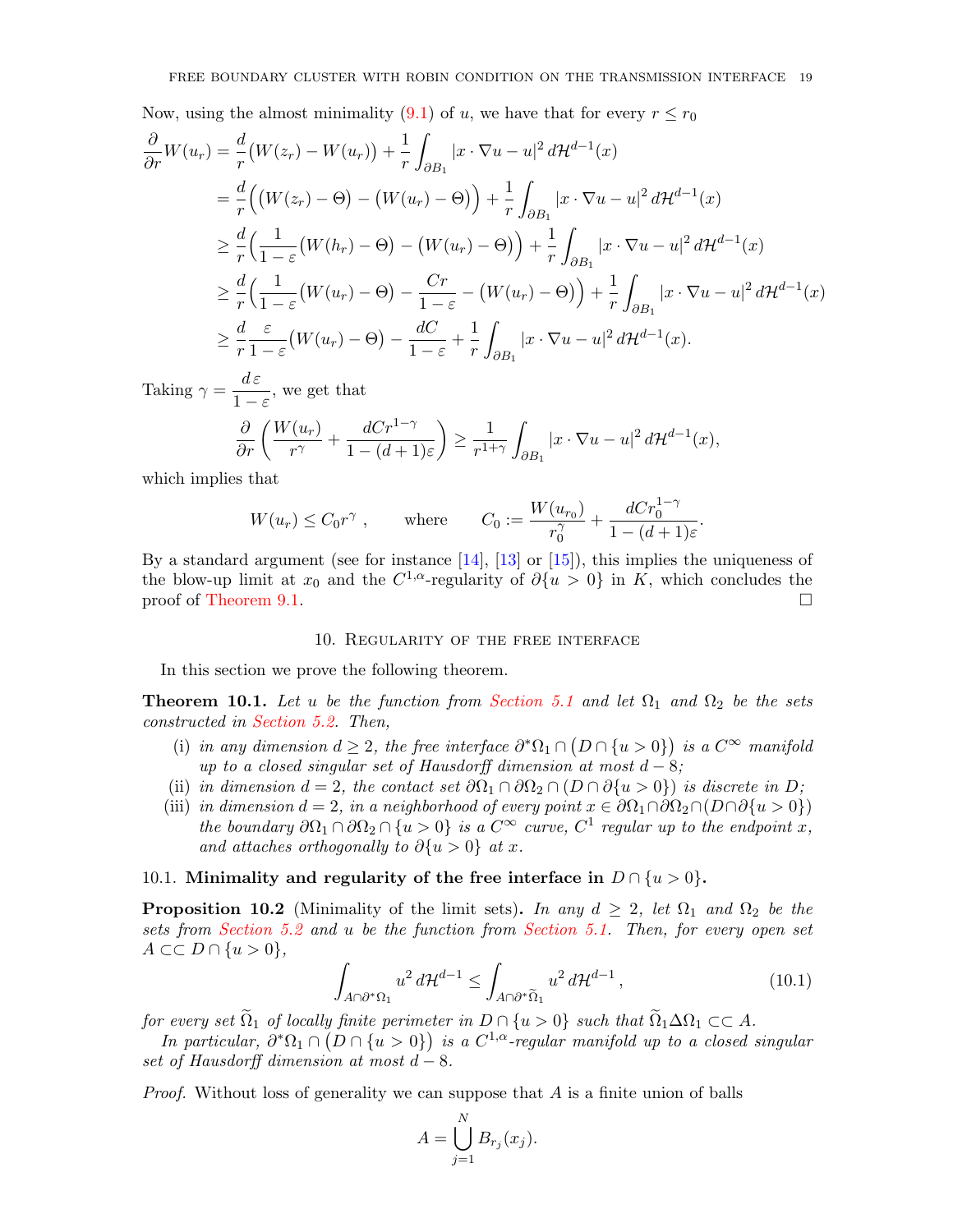Let  $(u_n, \Omega_n^1, \Omega_n^2) := (u_{\varepsilon_n}, \Omega_{\varepsilon_n}^1, \Omega_{\varepsilon_n}^2)$  be the sequence of minimizers from [Section 5.1](#page-12-0) and [Section 5.2](#page-12-1) converging to  $(u, \Omega_1, \Omega_2)$ . Then, by construction

$$
\Omega_n^1 \cap \Omega_n^2 = \emptyset \quad \text{and} \quad \left(\Omega_n^1 \cap A\right) \cup \left(\Omega_n^2 \cap A\right) = A,
$$

and the same holds for the limit sets  $\Omega_1$  and  $\Omega_2$ . Let now  $\Omega_1$  be such that  $\Omega_1 \Delta \Omega_1 \subset \subset A$ . Notice that we can find a family of balls  $B_{\rho_j}(x_j)$ ,  $j = 1, \ldots, N$ , such that

$$
B_{\rho_j}(x_j) \subset B_{r_j}(x_j) \quad \text{for every} \quad j = 1, ..., N;
$$
  

$$
\widetilde{\Omega}_1 \Delta \Omega_1 \subset \subset \bigcup_{j=1}^N B_{\rho_j}(x_j) \subset \subset \bigcup_{j=1}^N B_{r_j}(x_j),
$$

and such that for every  $j = 1, \ldots, N$ , we have

 $\mathcal{H}^{d-1}\Big(\partial^*\Omega_1\cap \partial B_{\rho_j}(x_j)\Big)=0\qquad\text{and}\qquad \mathcal{H}^{d-1}\Big(\partial^*\Omega_n^1\cap \partial B_{\rho_j}(x_j)\Big)=0\quad\text{for every}\quad n\geq 1.$ We define

$$
B := \bigcup_{j=1}^N B_{\rho_j}(x_j),
$$

and consider the sets

$$
\widetilde{\Omega}_n^1 := \left( \widetilde{\Omega}_1 \cap B \right) \cup \left( \Omega_n^1 \setminus B \right) \quad \text{and} \quad \widetilde{\Omega}_n^2 := \left( B \setminus \widetilde{\Omega}_1 \right) \cup \left( \Omega_n^2 \setminus B \right).
$$

Testing the optimality of  $(u_n, \Omega_n^1, \Omega_n^2)$  with  $(u_n, \tilde{\Omega}_n^1, \tilde{\Omega}_n^2)$ , we obtain

$$
\int_{B\cap \partial^*\widetilde{\Omega}_1} u_n^2 + \int_{\partial^*\Omega_n^1\setminus B} u_k^2 = \int_{\partial^*\widetilde{\Omega}_n^1} u_n^2 \ge \int_{\partial^*\Omega_n^1} u_n^2 = \int_{B\cap \partial^*\Omega_n^1} u_n^2 + \int_{\partial^*\Omega_n^1\setminus B} u_n^2
$$

which we can write simply as

$$
\int_{B\cap \partial^*\tilde{\Omega}_1} u_n^2 \geq \int_{B\cap \partial^*\Omega_n^1} u_n^2\,.
$$

Using [Lemma 2.6](#page-7-3) and the uniform convergence of  $u_n$  to  $u$ , we get

$$
\int_{B\cap\partial^*\tilde{\Omega}_1} u^2 = \lim_{n\to\infty} \int_{B\cap\partial^*\tilde{\Omega}_1} u_n^2 \quad \text{and} \quad \int_{B\cap\partial^*\Omega_1} u^2 \le \liminf_{n\to\infty} \int_{B\cap\partial^*\Omega_n^1} u_n^2,
$$

which concludes the proof of [\(10.1\)](#page-18-1). The regularity of  $\partial\Omega_1$  in A then follows (as in [\[9\]](#page-22-4)) from the fact that  $u \in C^{0,\alpha}(A)$  and  $u \ge t > 0$  in A, for some constant  $t > 0$ .

# 10.2. Minimality of the free interface up to the boundary of  $\{u > 0\}$ .

<span id="page-19-1"></span>**Proposition 10.3** (Minimality of the limit sets). In any  $d \geq 2$ , let  $\Omega_1$  and  $\Omega_2$  be the sets from [Section 5.2](#page-12-1) and u be the function from [Section 5.1.](#page-12-0) Then, for every ball  $B_r(x_0) \subset\subset D$ ,

<span id="page-19-0"></span>
$$
\int_{B_r(x_0)\cap\partial^*\Omega_1} u^2 d\mathcal{H}^{d-1} \le \int_{B_r(x_0)\cap\partial^*\widetilde{\Omega}_1} u^2 d\mathcal{H}^{d-1},\tag{10.2}
$$

for every set  $\tilde{\Omega}_1$  such that  $\tilde{\Omega}_1 \Delta \Omega_1 \subset \subset B_r(x_0)$  and which is of finite perimeter in  $B_r(x_0)$ .

*Proof.* Let  $\tilde{\Omega}_1$  be such that  $\tilde{\Omega}_1 \Delta \Omega_1 \subset B_r(x_0)$ . Since u satisfies the minimality condition from [Lemma 7.1,](#page-14-3) we have that there are a sequence  $\delta_n \to 0$  and a constant  $C > 0$  such that

$$
\mathcal{H}^{d-1}\Big(B_r(x_0)\cap\partial^*\{u>\delta_n\}\Big)\leq C\qquad\text{for every}\qquad n\geq 1\,.
$$

Moreover, we can suppose that

$$
\mathcal{H}^{d-1}\Big(\partial^*\{u>\delta_n\}\cap\partial^*\Omega_1\Big)=\mathcal{H}^{d-1}\Big(\partial^*\{u>\delta_n\}\cap\partial^*\widetilde{\Omega}_1\Big)=0.
$$

Now, consider the sets

$$
A_n := B_r(x_0) \cap \{u > \delta_n\} \quad \text{and} \quad \Omega_n := \left(A_n \cap \widetilde{\Omega}_1\right) \cup \left(\Omega_1 \setminus A_n\right).
$$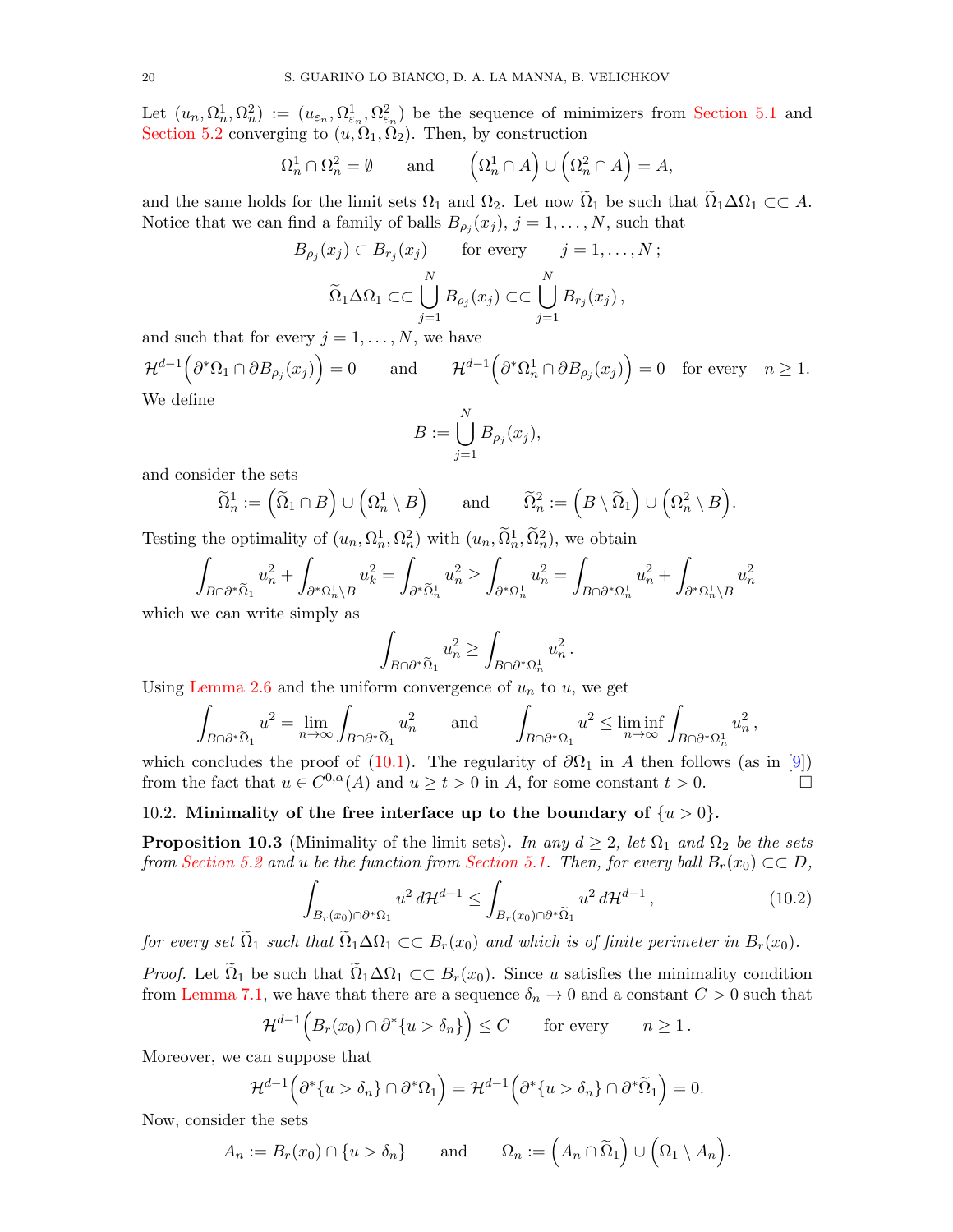Since  $\Omega_n \Delta \Omega_1 \subset B_r(x_0) \cap \{u > 0\}$ , by [Proposition 10.2,](#page-18-2) we have that

$$
\int_{B_r(x_0)\cap \partial^*\Omega_1} u^2 \leq \int_{B_r(x_0)\cap \partial^*\Omega_n} u^2,
$$

which we write as

$$
\int_{\left(B_r(x_0)\cap\partial^*\Omega_1\right)\cap A_n} u^2 + \int_{\left(B_r(x_0)\cap\partial^*\Omega_1\right)\backslash A_n} u^2
$$
\n
$$
\leq \int_{\left(B_r(x_0)\cap\partial^*\tilde{\Omega}_1\right)\cap A_n} u^2 + \int_{\left(B_r(x_0)\cap\partial^*\Omega_1\right)\backslash A_n} u^2 + 2\int_{B_r(x_0)\cap\partial^* A_n} u^2
$$
\n
$$
\leq \int_{\left(B_r(x_0)\cap\partial^*\tilde{\Omega}_1\right)\cap A_n} u^2 + \int_{\left(B_r(x_0)\cap\partial^*\Omega_1\right)\backslash A_n} u^2 + 2\delta_n^2 C,
$$

which gives

$$
\int_{\left(B_r(x_0)\cap \partial^*\Omega_1\right)\cap A_n} u^2 \leq \int_{\left(B_r(x_0)\cap \partial^*\tilde{\Omega}_1\right)\cap A_n} u^2 + 2\delta_n^2 C.
$$

Passing to the limit as  $n \to \infty$ , we get [\(10.2\)](#page-19-0).

10.3. Regularity of the free interface up to the boundary  $\partial \{u > 0\}$ . In this section we will need the  $C^{1,\alpha}$  regularity of the free boundary  $\partial \{u>0\}$  in D, so in order to have [Theorem 9.1](#page-16-0) we assume that  $d = 2$ .

Let  $x_0 \in D \cap \{u > 0\}$  and  $B_r(x_0)$  be a (small) ball contained in D. Without loss of generality, we suppose that  $x_0 = (0, 0)$ . We define the function  $h : B_r \to \mathbb{R}$  as

$$
\Delta h = 0 \text{ in } B_r \cap \{u > 0\}, \quad h = u \text{ in } \partial B_r, \quad h = 0 \text{ in } B_r \cap \partial \{u > 0\}.
$$

Then, h is  $C^{1,\alpha}$  regular in  $B_r \cap \{u > 0\}$  up to the boundary  $B_r \cap \partial \{u > 0\}$  and moreover, there is a  $C^{0,\alpha}$ -regular strictly positive function

$$
a:B_r\cap \overline{\{u>0\}}\to\mathbb{R}
$$

such that

$$
a(x) = \frac{h(x)}{u(x)} \quad \text{for} \quad x \in B_r \cap \{u > 0\} \, ; \quad a(x) = \frac{|\nabla h|(x)}{\sqrt{\Lambda}} \quad \text{for} \quad x \in B_r \cap \partial \{u > 0\}.
$$

Moreover, choosing  $r > 0$  small enough the set  $B_r \cap \{u > 0\}$  is simply connected, so we can find a function  $w : B_r \cap \{u > 0\} \to \mathbb{R}$  such that

$$
\partial_x w = -\partial_y h
$$
 and  $\partial_y w = \partial_x h$  in  $B_r \cap \{u > 0\}$ ,

w being defined as

$$
w(x,y) = \int_{\gamma_{x,y}} \left( \partial_y h \, dx - \partial_x h \, dy \right),
$$

where  $\gamma_{x,y} : [0,1] \to \mathbb{R}$  is any  $C^1$  curve connecting  $(0,0)$  to  $(x,y)$  in  $B_r \cap \{u > 0\}$ . Then, the map

$$
\Phi: B_r \cap \overline{\{u>0\}}, \qquad \Phi(x,y) := \Big(w(x,y), h(x,y)\Big),
$$

is  $C^{1,\alpha}$  smooth in  $B_r \cap \overline{\{u>0\}}$  (up to the boundary  $B_r \cap \partial \{u>0\}$ ) and the set

$$
A := \Phi\left(B_r \cap \overline{\{u > 0\}}\right)
$$

is a relatively open subset of the upper half-plane  $\{(w, h) \in \mathbb{R}^2 : h \geq 0\}$ . We notice that for r small enough the function  $\Phi$  is invertible. Then, we define

$$
\varphi: A \cap \{(w, h) \in \mathbb{R}^2 \ : \ h \ge 0\} \to \mathbb{R}, \qquad \varphi := \frac{1}{|\nabla h| a^2} \circ \Phi^{-1}.
$$

$$
\sqcup
$$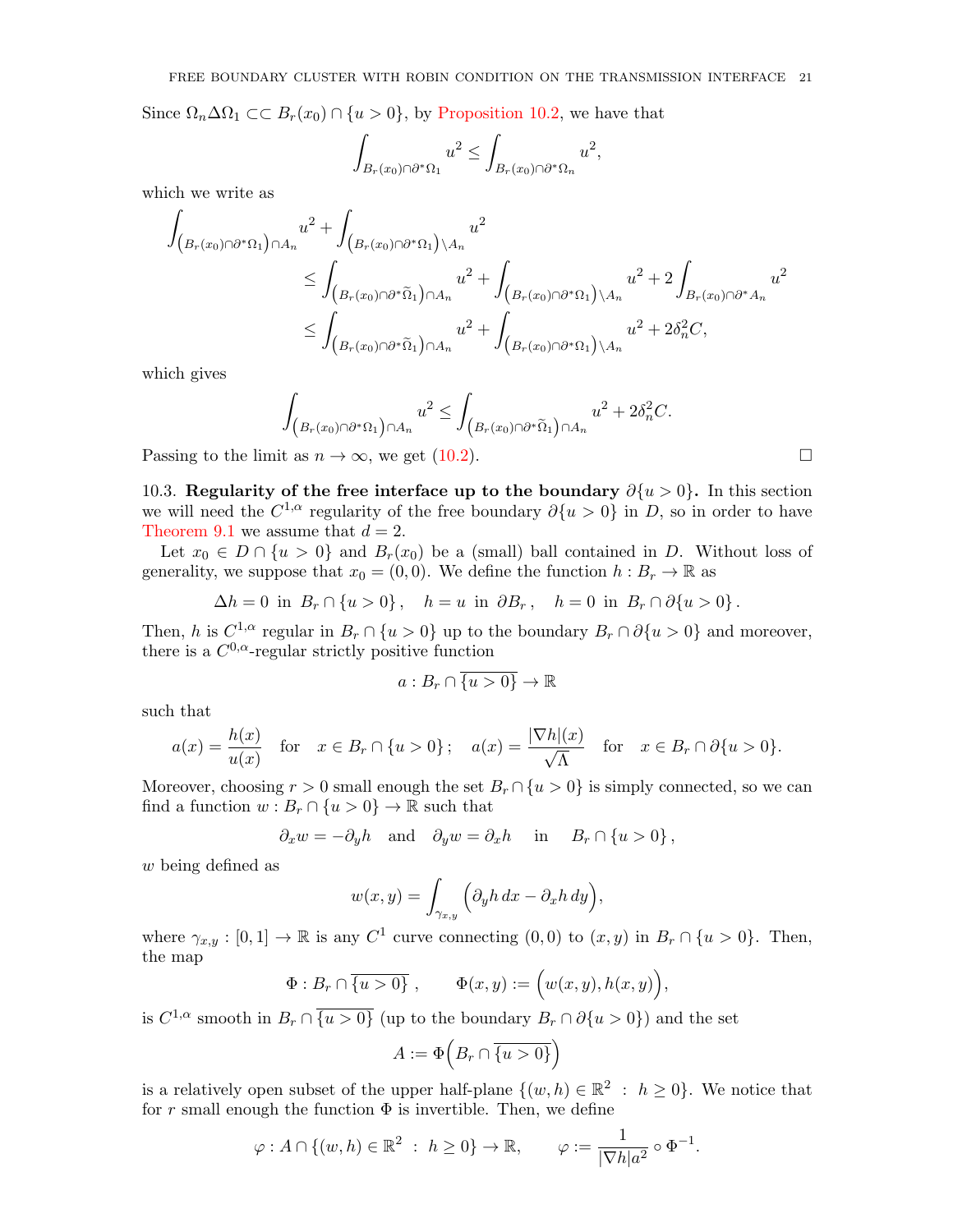Then,  $\varphi$  is  $C^{0,\alpha}$  and is bounded from below by a positive constant. We will show that in the new coordinates the set  $\Omega := \Phi(\Omega_1)$  locally minimizes the functional

$$
\mathcal{F}_2(\Omega) := \int_{\{h \ge 0\} \cap \partial^* \Omega} h^2 \varphi(w, h) d\mathcal{H}^1(w, h).
$$

In fact, since  $\partial^* \Omega_1$  is a  $C^1$  curve, it is sufficient to check that for any

$$
\gamma : [0,1] \to B_r \cap \overline{\{u>0\}}, \quad \gamma(t) = \big(x(t), y(t)\big),
$$

we have

$$
\int_{\Phi(\gamma)} h^2 \varphi(w, h) := \int_0^1 h^2(\gamma(t)) \varphi(\Phi(\gamma(t))) \sqrt{(x'\partial_x w + y'\partial_y w)^2 + (x'\partial_x h + y'\partial_y h)^2} dt
$$
  
\n
$$
= \int_0^1 h^2(\gamma(t)) \varphi(\Phi(\gamma(t))) \sqrt{(x'\partial_y h - y'\partial_x h)^2 + (x'\partial_x h + y'\partial_y h)^2} dt
$$
  
\n
$$
= \int_0^1 h^2(\gamma(t)) \varphi(\Phi(\gamma(t))) \sqrt{(\partial_x h)^2 + (\partial_y h)^2} \sqrt{(x'(t))^2 + (y'(t))^2} dt
$$
  
\n
$$
= \int_0^1 u^2(\gamma(t)) \sqrt{(x'(t))^2 + (y'(t))^2} dt,
$$

which concludes the proof. In order to conclude the proof of the  $C^1$  regularity of  $\partial\Omega_1$ , it is sufficient to prove that at the point  $(w_0, h_0) = (0, 0)$  the set  $\Omega := \Phi(\Omega_1)$  has a unique blow-up limit given by

$$
\Omega_0 := \{ (w, h) \in \mathbb{R}^2 \ : \ h \ge 0, \ w > 0 \}.
$$

In order to do so, we consider the set

$$
\mathcal{R} := \Big\{ (w, X) \in \mathbb{R} \times \mathbb{R}^3 \ : \ (w, |X|) \in \Omega \Big\}.
$$

Then,  $R$  is a local minimizer of the functional

$$
\mathcal{F}_4(\mathcal{R}) := \int_{\partial^* R} \varphi(w, |X|) d\mathcal{H}^3(w, X),
$$

among all sets with the same simmetries as  $\mathcal{R}$ , that is, all sets of the form

$$
\widetilde{\mathcal{R}} := \Big\{ (w, X) \in \mathbb{R} \times \mathbb{R}^3 \ : \ (w, |X|) \in \widetilde{\Omega} \Big\},\
$$

for some  $\widetilde{\Omega} \subset \{(w, h) \in \mathbb{R}^2 : h \geq 0\}$ . Now, by the monotonicity formula for the local minimizers of the area (see for instance [\[11\]](#page-22-13)), we have that any blow-up limit  $\mathcal{R}_0$  of  $\mathcal{R}$ is a cone in  $\mathbb{R}^4$ , which is area-minimizing with respect to perturbations that preserve the simmetries of R. But then, since the dimension of  $\partial \mathcal{R}_0$  is less than 7, we have that  $\partial \mathcal{R}_0$ is necessary a plane (with the same simmetries as  $\mathcal{R}$ ). Thus,  $\partial \mathcal{R}_0$  is ortogonal to the line  $\{0,0,0\} \times \mathbb{R}$ , which concludes the proof of the uniqueness of the blow-up, which implies points (ii) and (iii) of [Theorem 10.1.](#page-18-0)

### 11. Proof of Theorem [1.2](#page-3-1)

<span id="page-21-0"></span>In order to prove the existence of a solution to  $(1.3)$ , we observe that as a consequence of an almost-minimality condition involving the one-phase Alt-Caffarelli functional and [Theorem 10.1,](#page-18-0) we have that the sets  $\Omega_1$  and  $\Omega_2$  constructed in [Section 5.2](#page-12-1) have locally finite perimeter in  $D$ . It remains to prove that

- (i)  $\Omega_1$  and  $\Omega_2$  are sets of finite perimeter in  $\mathbb{R}^d$ ;
- (ii)  $(u, \Omega_1, \Omega_2)$  is a solution to  $(1.3)$ .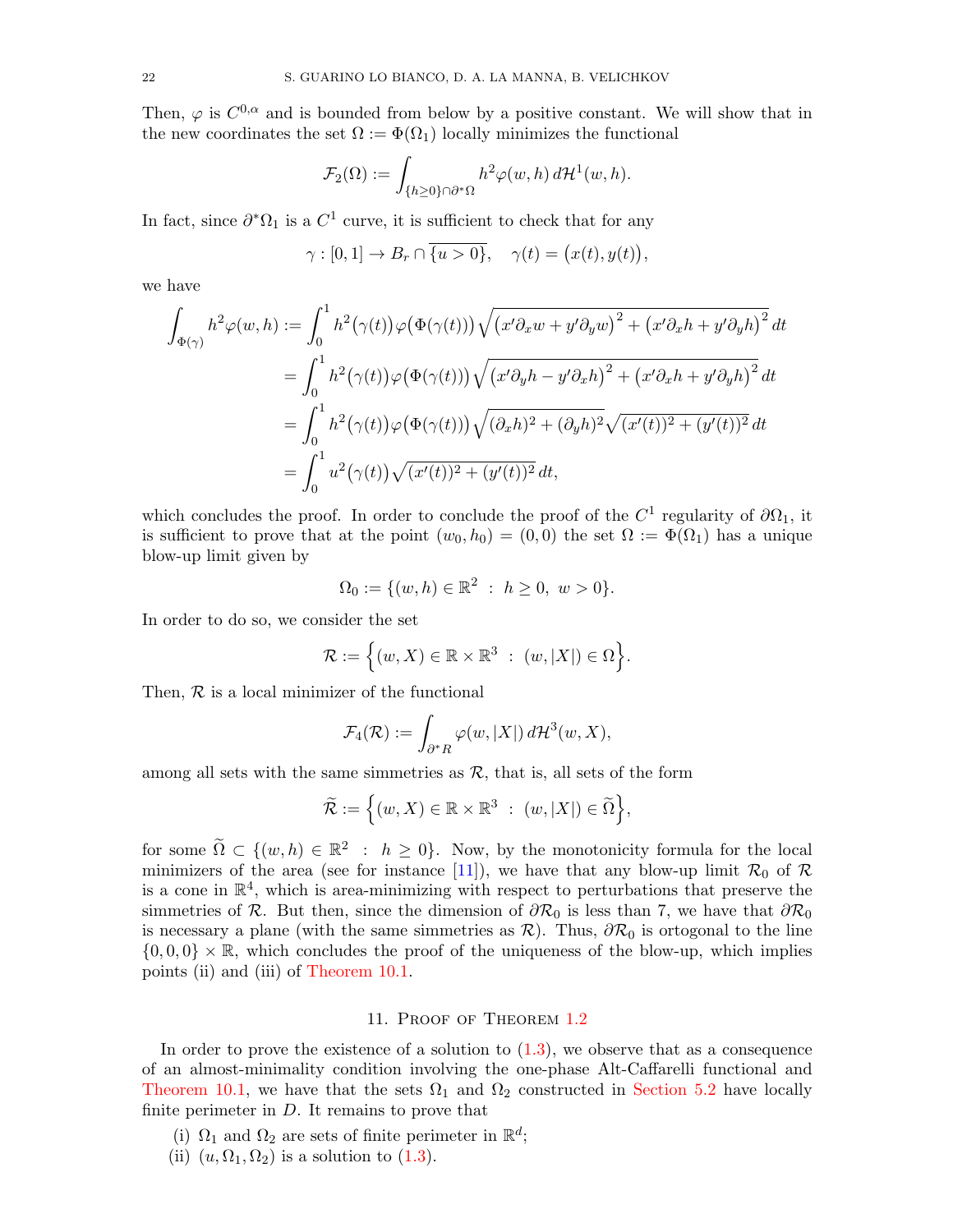First, for  $j = 1, 2$  and  $\delta > 0$ , we define

$$
E_j^{\delta} := \left\{ x \in \mathbb{R}^d \setminus E_j \ : \ \text{dist}(x, E_j) > \delta \right\}.
$$

Then,  $E_1^{\delta} \cap \Omega_1$  and  $E_2^{\delta} \cap \Omega_2$  are sets of finite perimeter and, by [Proposition 8.1,](#page-14-0)

 $\text{Per}(E_1^\delta \cap \Omega_1) + \text{Per}(E_2^\delta \cap \Omega_2) < C,$ 

where C is a constant that does noit depend on  $\delta$ . Thus, passing to the limit as  $\delta \to 0$ , we get that  $\Omega_1$  and  $\Omega_2$  have finite perimeter. Next, in order to prove (ii), we consider  $\tilde{u} \in \mathcal{V}$ and  $(\tilde{\Omega}_1, \tilde{\Omega}_2) \in \mathcal{A}(u)$ . Testing the optimality of  $(u_\varepsilon, \Omega_\varepsilon^1, \Omega_\varepsilon^2)$  we get that

$$
J_\varepsilon(u_\varepsilon,\Omega^1_\varepsilon,\Omega^2_\varepsilon)\leq J_\varepsilon(\widetilde u,\widetilde\Omega_1,\widetilde\Omega_2).
$$

Now, the semicontinuity lemma [\(Lemma 2.6\)](#page-7-3) gives that

$$
J_{\beta,\Lambda}(u,\Omega_1,\Omega_2)=\liminf_{\varepsilon\to 0}J_{\varepsilon}(u_{\varepsilon},\Omega_{\varepsilon}^1,\Omega_{\varepsilon}^2)\leq \lim_{\varepsilon\to 0}J_{\varepsilon}(\widetilde{u},\widetilde{\Omega}_1,\widetilde{\Omega}_2)=J_{\beta,\Lambda}(\widetilde{u},\widetilde{\Omega}_1,\widetilde{\Omega}_2),
$$

which concludes the proof of the existence.

Moreover, if  $(u, \Omega_1, \Omega_2)$  is any solution to  $(1.3)$ , then it satisfies the minimality conditions from [Lemma 6.1,](#page-13-0) [Lemma 7.1,](#page-14-3) [Proposition 10.2](#page-18-2) and [Proposition 10.3,](#page-19-1) so by [Theorem 9.1](#page-16-0) and [Theorem 10.1,](#page-18-0) the claims (i) and (ii) of [Theorem 1.2](#page-3-1) follow.

#### **ACKNOWLEDGMENTS**

The first author was partially supported by PRIN 2017 Nonlinear Differential Problems via Variational, Topological and Set-valued Methods (Grant 2017AYM8XW). The third author has been supported by the European Research Council (ERC) under the European Union's Horizon 2020 research and innovation programme (grant agreement VAREG, No. 853404).

### **REFERENCES**

- <span id="page-22-0"></span>[1] H. W. Alt, L. A. Caffarelli. Existence and regularity for a minimum problem with free boundary. J. Reine Angew. Math. 325 (1081), 105–144.
- <span id="page-22-1"></span>[2] H. W. Alt, L. A. Caffarelli, A. Friedman. Variational problems with two phases and their free boundaries. Trans. Amer. Math. Soc. 282 (2) (1984), 431–461.
- <span id="page-22-11"></span>[3] L. Caffarelli, D. Jerison, C. Kenig. Global energy minimizers for free boundary problems and full regularity in three dimensions. Noncompact problems at the intersection of geometry, analysis, and topology, in Contemp. Math. 350 (2004), 83–97.
- <span id="page-22-8"></span>[4] G. David, M. Engelstein, T. Toro. Free Boundary Regularity for almost-minimizers. Adv. Math. 350 (2019), 1109–1192.
- <span id="page-22-7"></span>[5] G. David, T. Toro. Regularity for almost minimizers with free boundary. Calc. Var. PDE 54 (1) (2015), 455–524.
- <span id="page-22-3"></span>[6] G. De Philippis, L. Spolaor, B. Velichkov. Regularity of the two-phase free boundaries. Invent. Math. 225 (2021), 347–394.
- <span id="page-22-5"></span>[7] G. De Philippis, B. Velichkov. Existence and regularity of minimizers for some spectral optimization problems with perimeter constraint. Appl. Math. Optim. 69 (2) (2014), 199–231.
- <span id="page-22-9"></span>[8] D. De Silva, O. Savin. Almost minimizers of the one-phase free boundary problem. Comm. PDE 45 (8) (2020), 913–930.
- <span id="page-22-4"></span>[9] S. Guarino Lo Bianco, D. A. La Manna, B. Velichkov. A two-phase problem with Robin conditions on the free boundary. Journal de l'École polytechnique - Mathématiques  $\mathbf{8}$  (2021), 1–25.
- <span id="page-22-12"></span>[10] D. Jerison, O. Savin. Some remarks on stability of cones for the one-phase free boundary problem. Geom. Funct. Anal. 25 (4) (2015), 1240–1257.
- <span id="page-22-13"></span>[11] F. Maggi. Sets of finite perimeter and geometric variational problems: an introduction to Geometric Measure Theory. Cambridge University Press 135 (2012).
- [12] I. Tamanini. Regularity results for almost minimal hyperurfaces in  $\mathbb{R}^n$ . Quaderni del Dipartimento di Matematica dell' Università di Lecce (1984).
- <span id="page-22-10"></span>[13] L. Spolaor, B. Trey, B. Velichkov. Free boundary regularity for a multiphase shape optimization problem. Comm. PDE 45 (2) (2020), 77–108.
- <span id="page-22-2"></span>[14] L. Spolaor, B. Velichkov. An epiperimetric inequality for the regularity of some free boundary problems: the 2-dimensional case. Comm. Pure Appl. Math. **72** (2) (2018), 375–421.
- <span id="page-22-6"></span>[15] B. Velichkov. Regularity of the one-phase free boundaries. Lecture notes 2019. Available at http://cvgmt.sns.it/paper/4367/